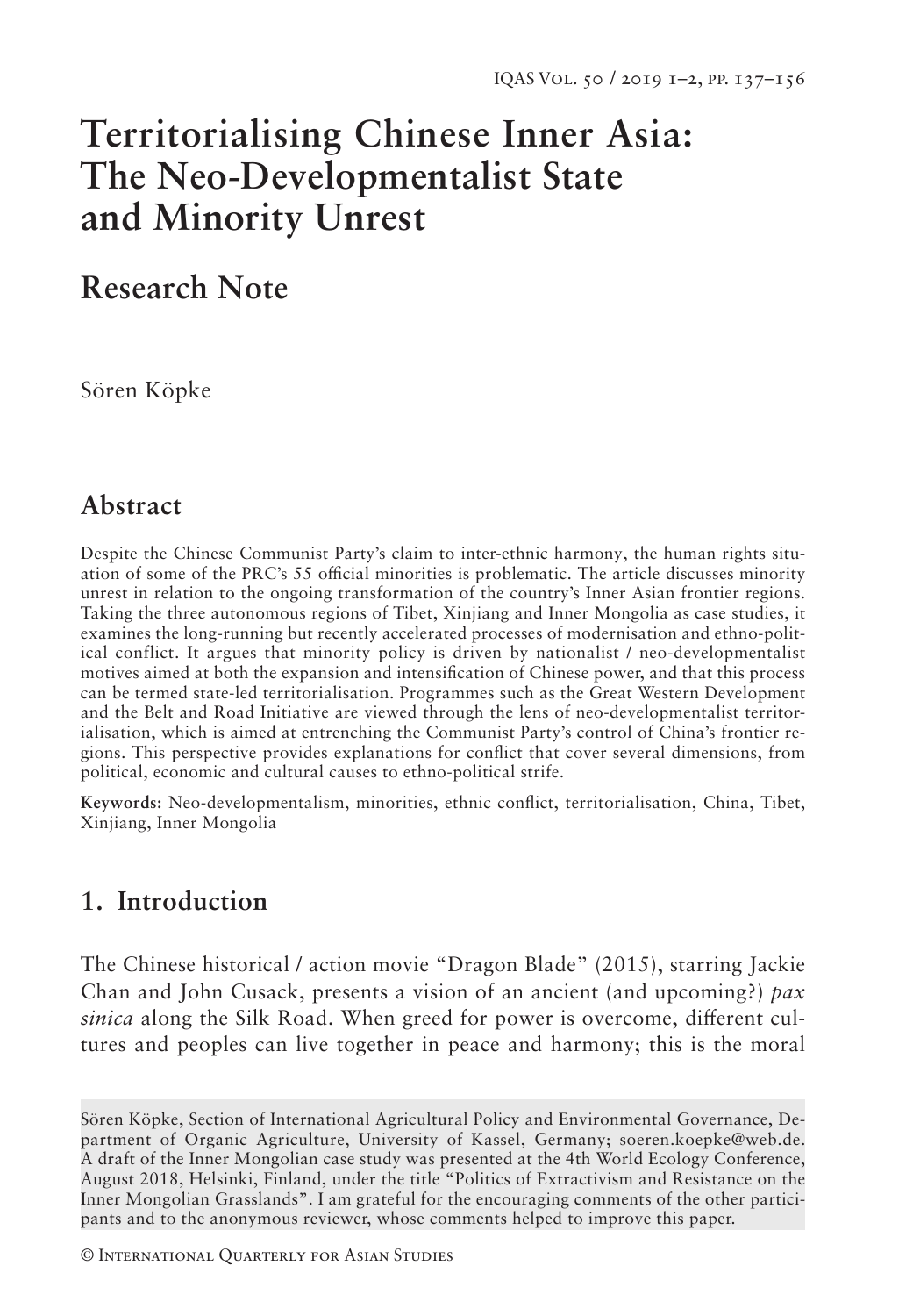standpoint of the film, reflecting the official Chinese ideological line. The film emphasises the prospects for peace not only between East and West, but also between the different ethnic groups of the Silk Road borderlands, portrayed as proto-Uighurs, proto-Mongols or proto-Kazakhs as well as Han Chinese.

In reality, the relationship of the Han majority in the People's Republic of China (PRC) with at least some of the ethnic minorities (*minzu*) is fragile and historically tense. Despite official rhetoric of "ethnic harmony", ethnic minorities tend to be economically marginalised, subject to cultural and linguistic assimilation, and in danger of being accused as political dissidents. Major non-Han ethnic groups live in the vast fringe areas of the periphery of the PRC, which have not prospered as much from economic development as the core areas in the coastal east (Zang 2015, Dillon 2018). Since the beginning of the 21st century, the relationship between the Han-dominated Party state and some of the national ethnic minorities has deteriorated further in several instances, as will be shown.

I argue that minority policy in the Inner Asian frontier is driven by nationalist / neo-developmentalist motifs aimed at both the expansion and intensification of Chinese power, and that this process can be termed a "state-led territorialisation". Three short case studies will support my argument, namely from the Tibetan Autonomous Region (TAR), the Inner Mongolian Autonomous Region (IMAR) and the Xinjiang Uighur Autonomous Region. It will be shown that the ethnicised struggles over modernisation and assimilation that plague ethnic minorities are intimately connected to overarching development policies and programmes.

Territorialisation is a spatial and cultural projection of power, often state power, within and across geographical territories. By ordering, delineating, constructing and policing territory, powerful actors entrench control over these spaces and the (human and non-human) populations inhabiting them. In this sense, territorialisation is a process of boundary-making; an attempt at homogenising the institutions that govern spaces within a certain polity; and the practice of creating and reinforcing sovereignty over a territory and its inhabitants. Vandergeest and Peluso (1995) have introduced the term to political geography, using it as an analytical lens to describe the exploitation of state forests in Thailand. Since then, it has been applied to manifold contexts, such as national parks (Bassett / Gautier 2014), the reconfiguration of property (Bromley 2017), or pastoral areas in African drylands (Korf et al. 2015). Corson (2011) argues that under certain conditions, non-state actors, such as international conservation NGOs, might play a decisive role in initiating territorialisation processes, for example of protected areas. Hence, I speak here of state-led territorialisation to underline which agent – in the cases discussed here – I see as the driving force of territorialisation, namely the (Chinese) state.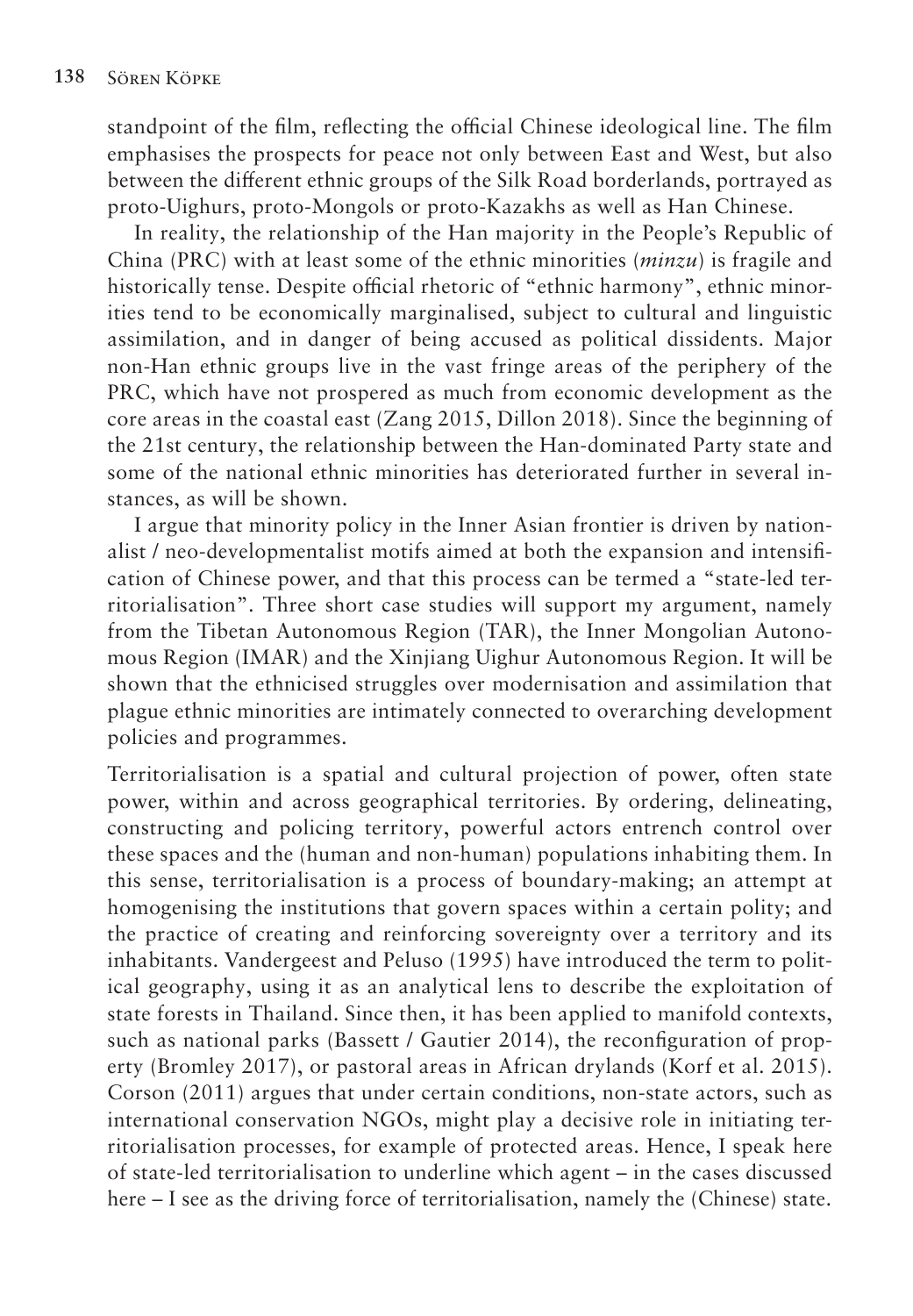Critical thinking about nation states and territoriality has a long tradition in Asian Studies; among the most important authors in this field of research are, without doubt, Benedict Anderson (2006) and James C. Scott (1998, 2009). Departing from materialist, Marxian-influenced thought, these scholars have scrutinised the social forces and historical developments impacting the social construction of states, nationhood and national territory. Along these lines, the paper investigates the diametrically opposed desire of minorities to uphold their distinct lifestyles and the programme of the Chinese Communist Party (CCP) to expand and engrain its vision of modernity in the peripheral regions of the PRC. The analysis is necessarily informed by history, as the processes described here are rooted in historic developments, and history is also an important resource and justification for both minority identity and the Chinese state.

The three selected cases represent three of the largest second-tier (i.e. province-level) administrative units and are also part and parcel to the Great Western Development (*xibu da kaifa*) and the Belt and Road Initiative (BRI). I do not mean to imply that other regions within China inhabited by minorities, such as Yunnan or Qinghai, are not important. But the three above-mentioned peripheral regions, which are also the three largest "autonomous" administrative units within China (there are also autonomous prefectures and counties), are observed in the current situation to be the most notable for both discontent and rapid development. The three fringe regions are formerly part of frontier China, borderlands that were incorporated into Chinese reign during the Qing dynasty (Liu 2010: 3–9). They are frequently defined as belonging to "Inner Asia", in contrast to the East Asian Chinese heartland (Lattimore 1940, Bulag 2005). As Chinese concepts of territoriality have shifted from an imperial hegemony of "all under heaven", the outer borders of China have solidified and now, since at least 1959, formally encompass the frontier regions. Xinjiang, Inner Mongolia and Tibet have all been, and still are, destinations of significant in-migration of Han Chinese. Inner Mongolia was the earliest and most massively affected, a process dating back to the Qing, while the large-scale settlement of Han in Tibet and Xinjiang is far more recent. According to the 2010 census, in IMAR, more than 19.5 million of the roughly 24 million inhabitants were Han and only about 4.2 million were ethnic Mongols (Guo 2017: 324–325); in Xinjiang, of the 21.8 million inhabitants, 10 million were Uighurs, 1.4 million Kazakhs and 8.8 million were Han (Guo 2017: 352–352); while of TAR's rather small population of 3 million people, 2.7 million were ethnic Tibetans and about 245,000 were Han (Guo 2017: 350–352).

The three regions are not only destinations for Han out-migration from central and coastal China, but they are also resource frontiers. The accelerated exploitation of natural resources drives much of Han migration, and has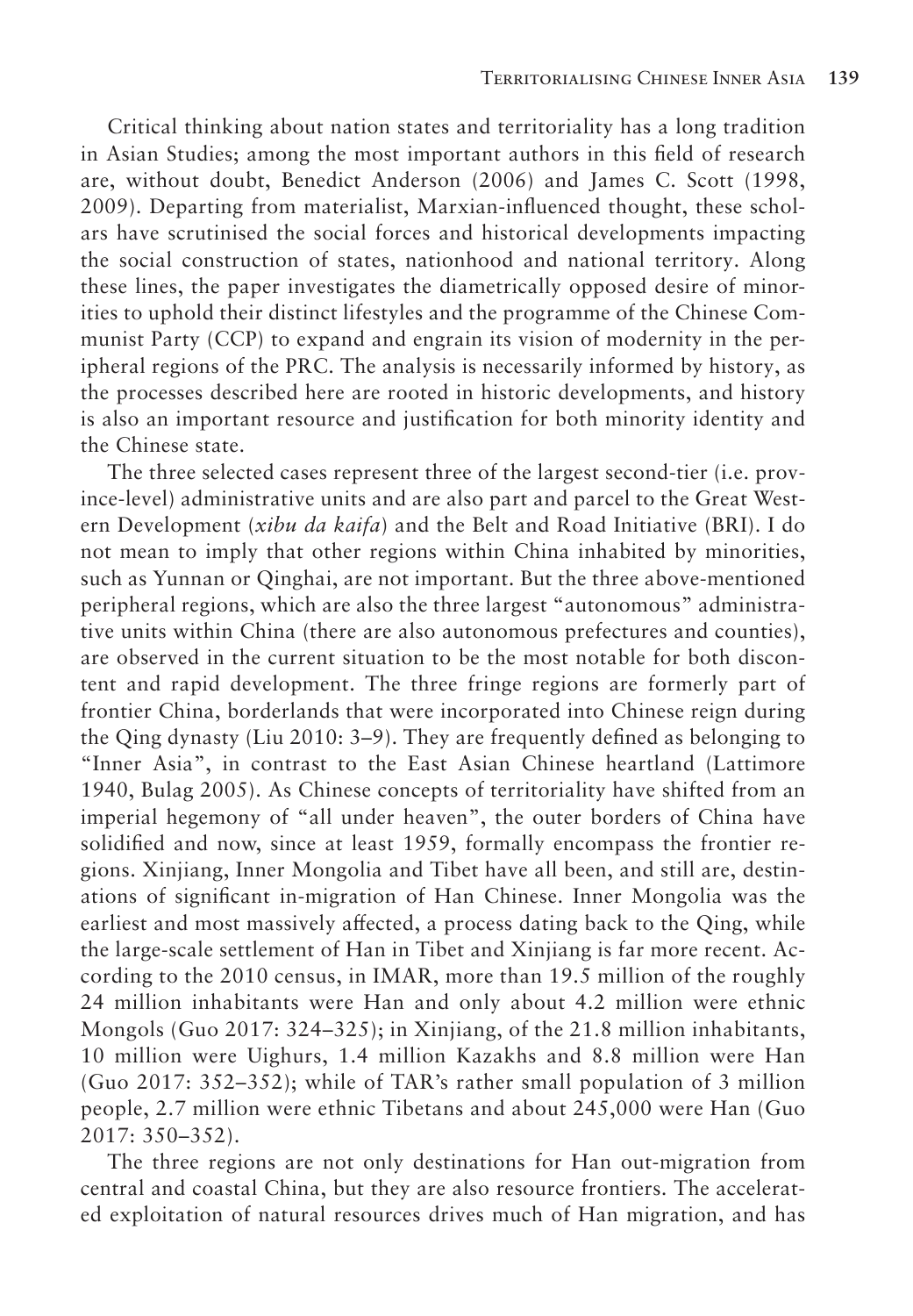led to a large-scale and ongoing transformation of frontier spaces. Protests connected with these changes, which often bring environmental degradation and pollution, tend to be quelled by the state. Of importance to the overall treatment of China's frontier region is the declared aim to battle the "three evil forces" of terrorism, separatism and religious fanaticism (Liu 2018). This is the central justification for repressive measures against members of minority groups in the three regions.

### **2. The development state and the Western regions**

Modern Chinese statehood cannot be disassociated from its economic conditions. Since the beginning of the Open Door Policy under Deng in the late 1970s, the Communist Party has transformed the country from a rural-based Third World country to the world's second largest, and rapidly growing, economy (Zhang et al. 2016: v). The post-opening People's Republic is characterised by rapid social transformations that have created winners and losers, with an increasingly affluent middle class and masses of working poor, bound together by the rule of the CCP.

The current Chinese state can be described as following a neo-developmentalist model (Köpke 2018: 320): a hybrid of a developmentalist state, with a high modernist (Scott 1998: 4–6) mission to better the lot of its citizens through grand technologies and state interventions, and a capitalist society striving to create wealth through the pursuit of self-interest. The "new developmentalism" gives more room to private enterprise than the older *dirigisme*, but the nation state retains a strong role as investor, constructor of infrastructure, and planner and creator of public and private wealth. It is primarily an alternative model to the neo-liberal "Washington Consensus" (Ban 2012). This neo-developmentalist vision, it must be acknowledged, retains its dedication to technological progress, nationalist grandness and the creation of wealth – in other words, to all values attached to "development". Hence, when talking about neo-developmentalism, one might like to ponder the meaning of development. In the political and economic sense used today, the term came to prominence after World War II; in the scope of modernisation theory, it signified adapting a social, technological and economic pathway leading in stages towards the "developed", industrialised nations of the West (Menzel 2010: 77–97). In post-colonial thought and in Marxist-influenced dependency theory, "development" has been denounced as a Trojan Horse of neo-colonialism, as a tool to continue the dominance of the periphery by the core by other means (Escobar 2012). Yet post-opening China has wholeheartedly embraced development, and with it modernist concepts of technological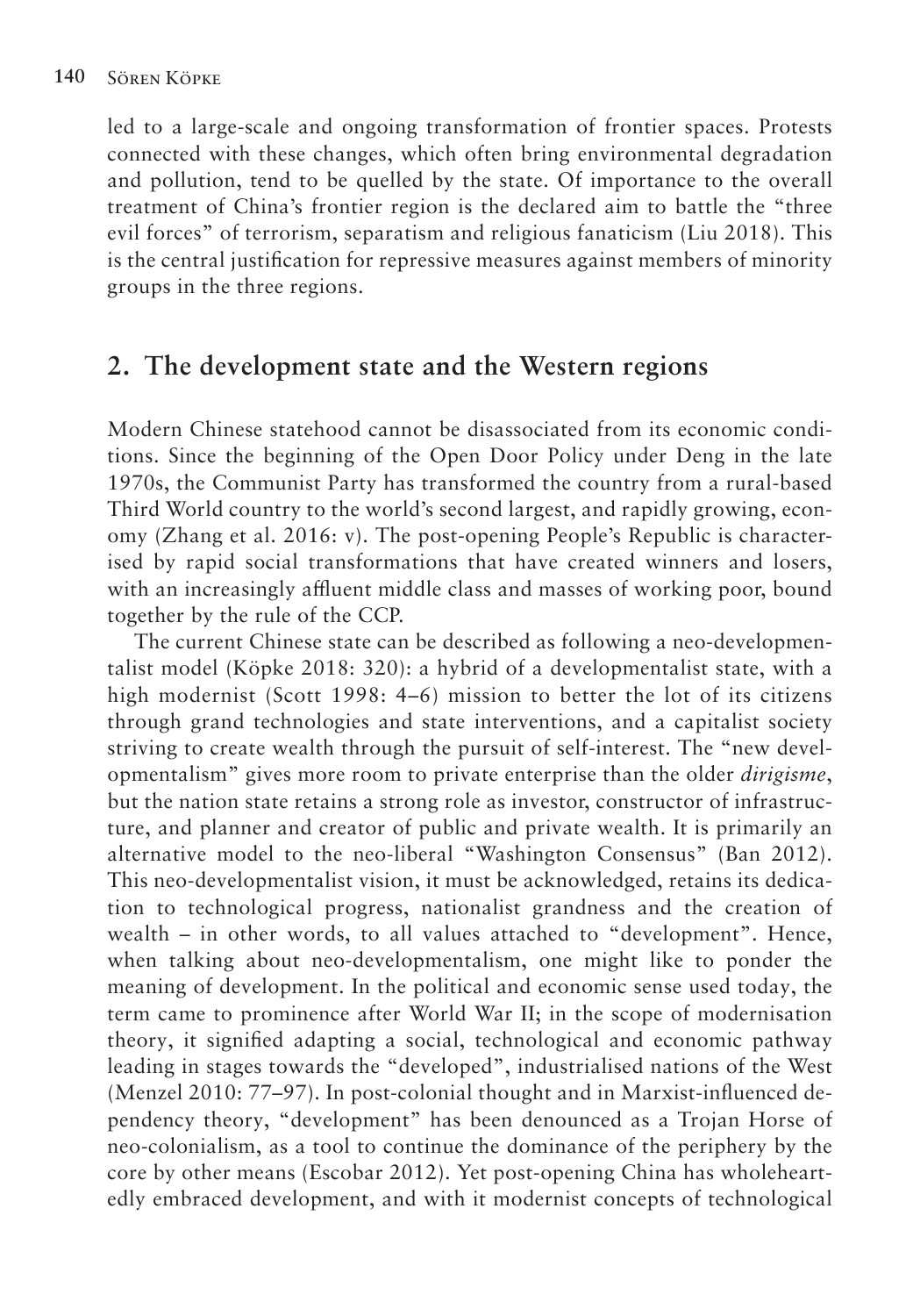and social progress. Chinese concepts of development are a melange of Marxist teleology (Wang 1998: 13) and ancient concepts of China as "the middle kingdom", a great civilization surrounded barbarian homelands, creating "alternative modernities" (Hartnett 2017: 103). This particular concept of modernity and progress has deeply influenced the Chinese neo-developmentalist model.

The PRC is not the only emerging economy to merge a capitalist, export-oriented economy containing more than just traces of neo-liberalism with a strong, interventionist state. Yet the special character of the Chinese neo-developmentalist model – sometimes simply called "the China model" (Zhao 2010) – lies in its authoritarianism and its increasing nationalism. Especially this nationalism, interpreted as expansionism by Western pundits (Holslag 2015, Miller 2017), has created anxieties among neighbours and regional powers. What is important here is how the nationalist, authoritarian neo-developmentalist state works within its borders.

Earlier observers saw a strong contradiction inherent in the drive for prosperity and modernity, one between the aspirations towards civil liberties found in Western capitalist nations and the promises of socialism-cum-market economy (Menzel 1990). Yet during the last four decades, it has become increasingly clear that a growth-driven capitalist development model oriented towards the world market, but strongly led by the Party state, had become highly successful. The high growth rates enjoyed by China since the early 1980s seemed to confirm the validity of its development model – not only to the world, but, as importantly, to its citizens. However – and this seems to be an issue here – not all of China's citizens profit from the economic boom in the same manner. Indeed, national minorities in the fringe area of the Chinese state are disproportionately poor and "underdeveloped". This has been addressed since 2000 by China's Great Western Development Strategy. The "West" here comprises the provinces and autonomous regions of Gansu, Guizhou, Ningxia, Qinghai, Shaanxi, Sichuan, Tibet, Xinjiang and Yunnan, and also Chongqing Municipality; yet IMAR and Guangxi, although not technically "western", are also included in the programme (China.org.cn). In the scope of the Great Western Development Strategy, between 2000 and 2016 China had invested 6.35 trillion yuan (USD 914 billion) in the resource-rich regions of the West. Among the infrastructure constructed in the scope of the programme were highways and railway lines, including the Qinghai-Tibet railway, which rendered the Tibetan Plateau much more accessible. Furthermore, grand hydraulic schemes were implemented in the context of the strategy. In the 13th Five-Year Plan (2016–2020), the Chinese government now intends to merge the ongoing Western Development Strategy with the Belt and Road Initiative, linking the Western regions to their neighbours in Central and West Asia, as well as Southeast and South Asia (Xinhua 2016). This is an ob-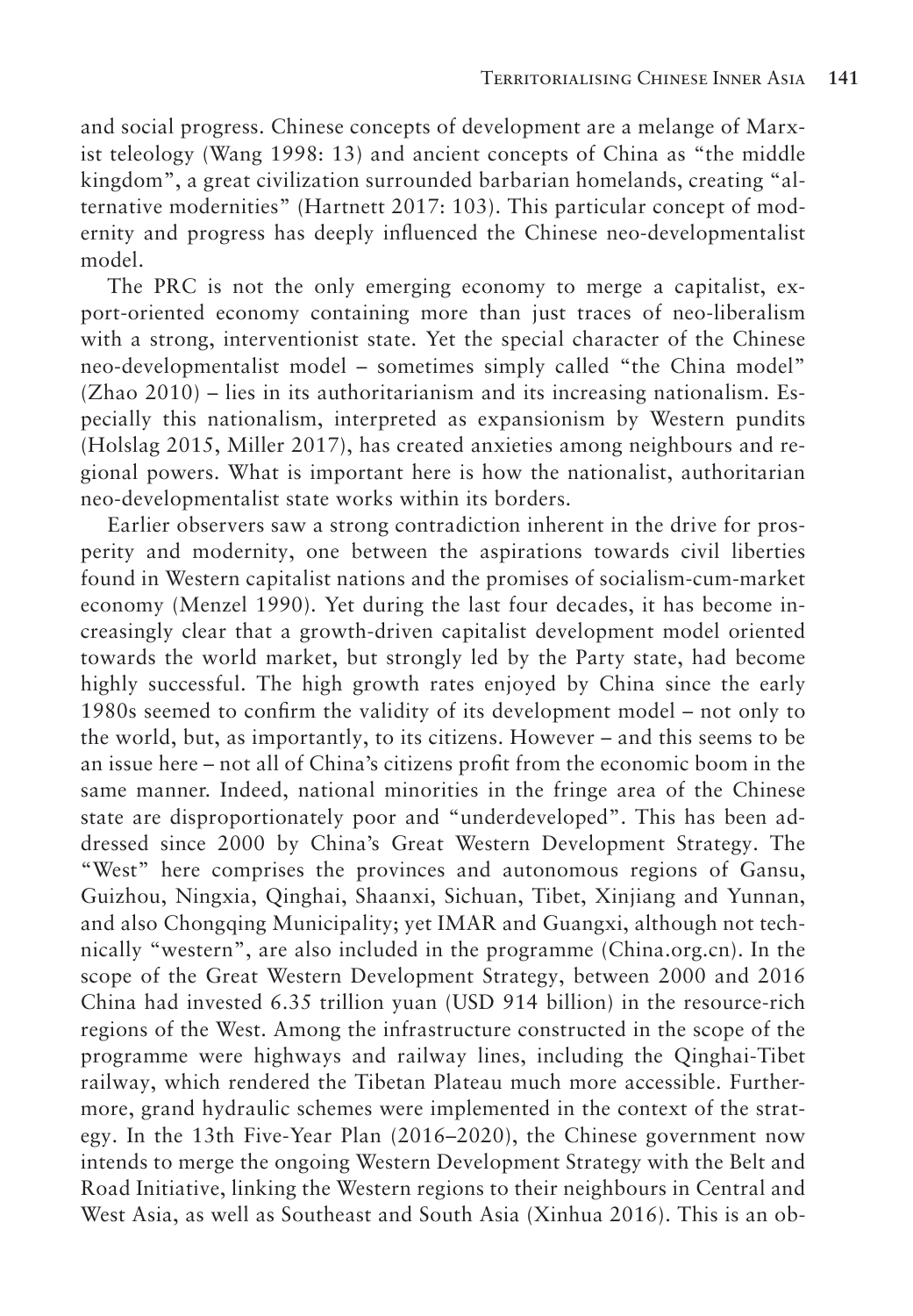vious decision, as both the Great Western Development Strategy and the Belt and Road Initiative are primarily concerned with infrastructure development as a means to uphold economic growth. The 13th Five-Year-Plan promises the region "an additional 8,751 kilometres of highways, 3,219 km of new highspeed railroads and 187 gigawatts of power capacity" (Wang 2018). In the case studies, we will try to observe how minority unrest, government responses and development issues are tied together.

## **3. Case Studies**

### **3.1. Tibetan Autonomous Region**

Tibet represents probably the most prominent case of ethnic turmoil in the People's Republic, a case that has been shaped by history, by outsiders romanticising Tibetan Buddhism, by the fervent nationalist policies of the Chinese government and, more recently, by concerted development efforts. Although culturally Tibet encompasses more than the TAR, namely also parts of Qinghai, Sichuan, Gansu and Yunnan (Crowe 2013: 1100), this case study is confined to the autonomous region. Tibet and China have shared a complex history. Once an independent kingdom, Tibet had to accept the Chinese emperors as suzerains from the medieval Yuan dynasty on, but it had always been autonomous to a large degree. After the downfall of the Qing, Tibet formally declared independence, a status never accepted by China, which sees Tibet as a centuries-old integral part of its territory. The Communist People's Republic annexed Tibet in 1951 and quashed a major uprising in 1959 (Goldstein 1997). This led to the Indian exile of the Tibetan government and the Dalai Lama, the spiritual leader of Tibetan Buddhism. These events established the political status quo, in which China effectively rules over Tibet as part of its national territory.

Since then, the Tibetan independence movement had been a constant thorn in the side of the CCP leadership. Through the international popularity of the Dalai Lama, the Tibet independence movement has managed to garner remarkable support. Western perception of the Tibetan conflict has often been driven by romanticism and a quest for spirituality surrounding Tibetan Buddhism (Dodin / Räther 2001, Lopez 1999), as well as by the demonisation of the Chinese as invaders. The CCP in turn tends to portray the historical conflict in Tibet as a battle against feudalism and theocracy supported by Western imperialism (Information Office 2013). The Dalai Lama is described as "a political exile who has attempted to split Tibet from China under the cloak of religion" (Xinhua 2017).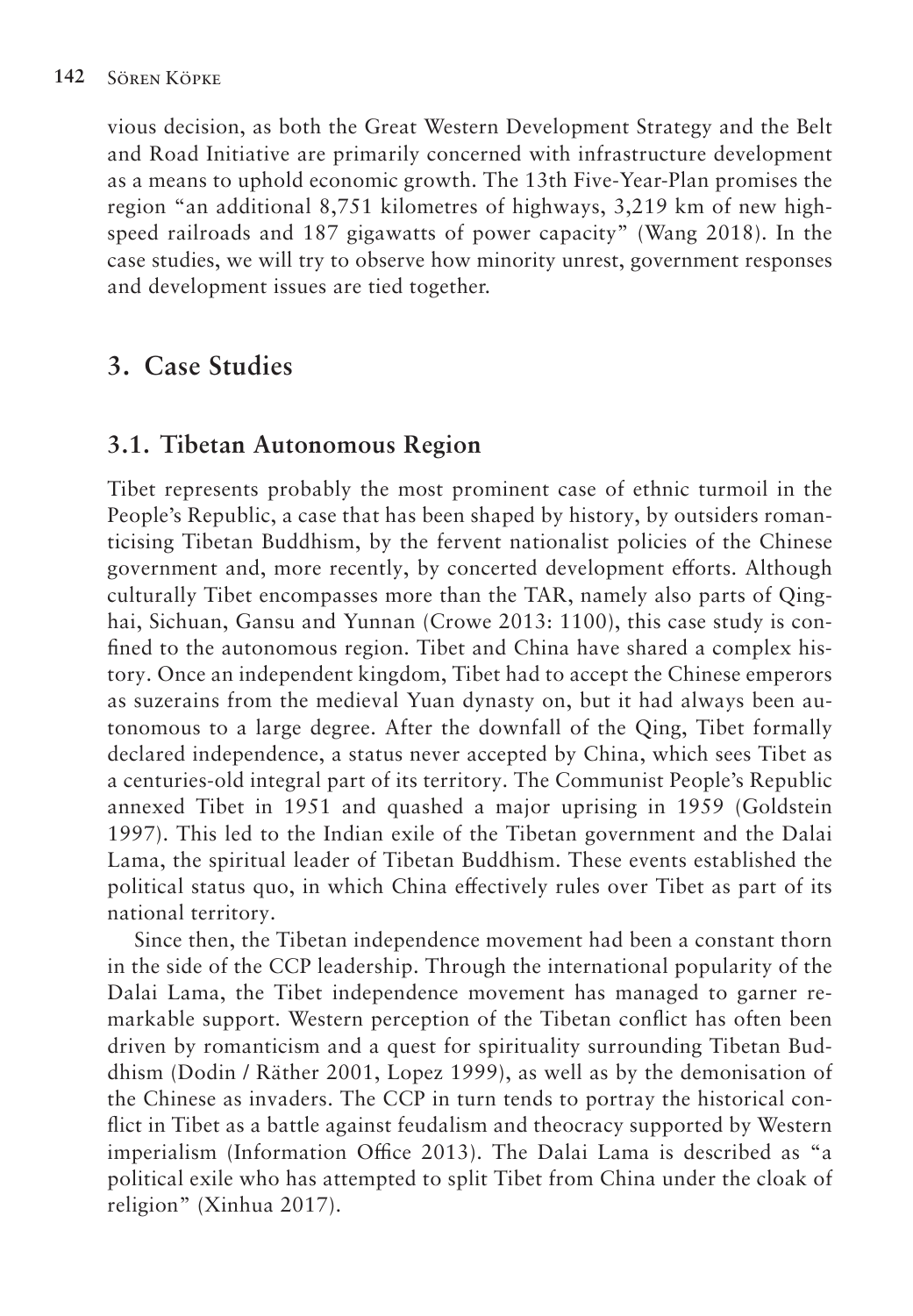The year 2008 saw a surge of Tibetan protests against Chinese policies in the Autonomous Region. This unrest was apparently long planned to coincide with the 2008 Olympic Games in Beijing, as the independence movement seized the opportunity to shed a light on the Tibet question (Tethong 2018). An – albeit highly biased – report put together by the Central Tibetan Administration (CTA 2010), as the Tibetan government-in-exile (unrecognised by China) chooses to call itself, details the unfolding of the unrest. According to the report, mass protests began on 10 March 2008, the 49th anniversary of the 1959 Tibetan Uprising. They started with a peaceful protest by over 300 monks in Lhasa that was broken up by the People's Armed Police (PAP). Subsequently protests by Buddhist clergy and laypeople spread across TAR and the neighbouring provinces Qinghai, Sichuan and Gansu, where Tibetans make up considerable parts of the population. Police retaliation was severe, including the use of firearms and curfews. Protests continued throughout March, and, to a lesser extent over the following two months, finally ebbing after June (TBA 2010: 167), as the government deployed more troops to Tibet and thousands of protesters were arrested. Altogether, there were 153 Tibetans confirmed killed (not only in the TAR, but all over the country), most of them shot dead (TBA 2010: 168–169).

Since the 2008 wave of unrest, self-immolation has become the chosen method of protest among ethnic Tibetans. There have supposedly been up to 150 cases of self-immolation in Tibet, according to Western advocacy groups, and some of the protesters are mere teenagers (Free Tibet Campaign 2018). The motives of the monks, nuns and laypeople choosing to set themselves on fire are not entirely clear; according to Barnett (2012), the two conflicting theories are that this method of protest is either promoted by outside forces, namely exiled Tibetans – a stance taken by the Chinese government and Chinese scholars – or that it represents a rational if desperate form of protest against the socio-economic and political situation in the region. There are some indications that a major source of grievance lies in the harsh measures against Tibetan Buddhism, including the denunciation of the Dalai Lama as an "agent of imperialism" and the raiding of monasteries.

The fear of separatism, identified with "religious extremism", looms large within the Communist Party, so that tightening control over TAR through development is seen as a high priority policy measure. As quoted by Wu Yingjie, Communist Party Secretary of the Tibetan Autonomous Region, President Xi Jiping has said: "To govern the nation, one must govern the borders; to govern the borders, we must first stabilize Tibet" (Reuters 2017). Here the direction for the Chinese government's handling of the Tibetan question becomes apparent: Tibet plays a crucial role in Chinese geopolitical thinking.

Tibet is to be part of a "Himalaya Economic Rim" project with neighbouring India, Bhutan and Nepal (Tibet.cn 2015), which is meant to connect to the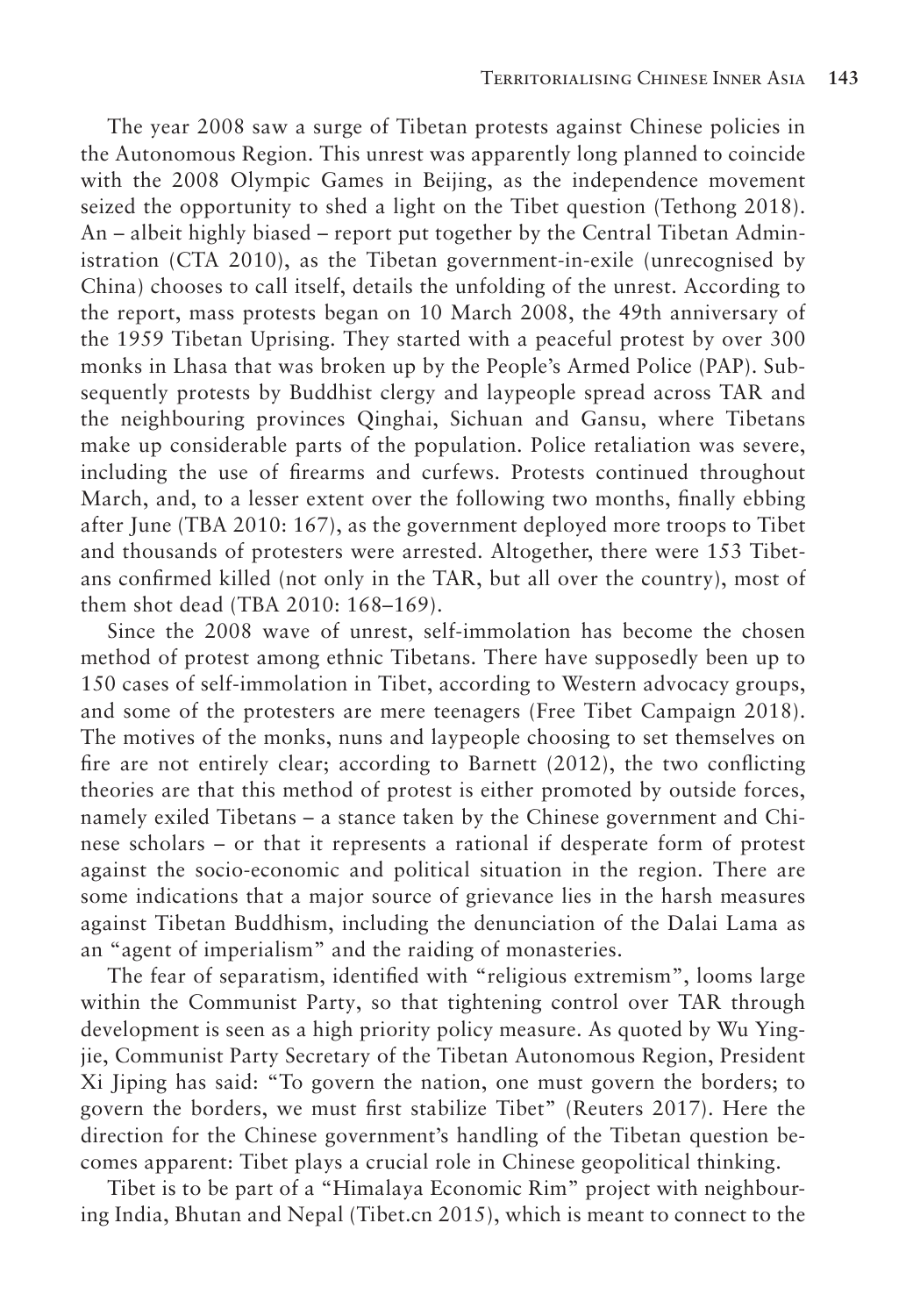Belt and Road Initiative; however, the latest military tensions in the Himalayan region between India and China make a rapid expansion of this particular project unlikely. It has also been asserted that the integration of TAR into the BRI is mostly the ambition of the local government in the Autonomous Region, and that Tibet does not play a significant role in the plans for the BRI (Bhutia 2016); hence the potential of the BRI to boost economic growth has been seen as overrated. Nevertheless, it cannot be denied that Tibet is experiencing rapid economic development.

The Qinghai-Tibet railway has made TAR more accessible and has thus drawn it closer to the Chinese core, which is only one sign of the increasing integration of the region into China's national economy. This integration has a rationale, since the Tibetan Autonomous Region is rich in natural resources and has an abundance of exploitable hydropower potential (Shapiro 2016: 118–123). As energy is a prerequisite for China's economic growth, the government constantly seeks to access new sources of energy. Energy generated in hydroelectric plants on the mountainous Tibetan plateau is to be sent eastwards through the West-East Power Transmission project. It is estimated that TAR has a capacity of 140 gigawatts, about 25% of the total potential national capacity (Chen 2016). Hydroelectricity is important for China to be able to reach its renewable energy goals.

TAR has benefited from direct budget subsidies from the Chinese government for decades (Fischer 2014: 2–3) in order to be able to develop, underlining the priority the Chinese leadership has assigned to the region. However, Andrew Martin Fischer (2014) argues that the development of Tibet is a topdown process in which all major decisions are taken by the CCP; ethnic Tibetans are not fully agents of their fate but are time and again subjected to development strategies planned out elsewhere. Ben Hillman (2016) argues that failure on the side of the TAR regional government to effectively pre-empt public unrest through "conflict-sensitive policies" (Hillman 2016: 20) can be found in the way the CCP trains and grooms its cadres, in practices of patronage and career-seeking amongst these cadres and in the neglect of cultural concerns among those populations affected by development.

Apart from the religious matters discussed above, among the major grievances of Tibetans seem to be environmental degradation and other pressures on traditional rural livelihoods. Lhasa, TAR's capital, is rapidly expanding its urban areas and receives a lot of Han in-migration; ethnic relations in the city appear to be extraordinarily tense (Fischer 2014). Another prominent example is the semi-forced sedentarisation and resettlement of pastoralists on the Tibetan Plateau through state officials, a process that began in Tibet (Yeh 2005, Human Rights Watch 2013) but would later be extended to other regions, such as Inner Mongolia, as discussed below. The Tibetan regional government has made "ecological protection" one of its official policy priorities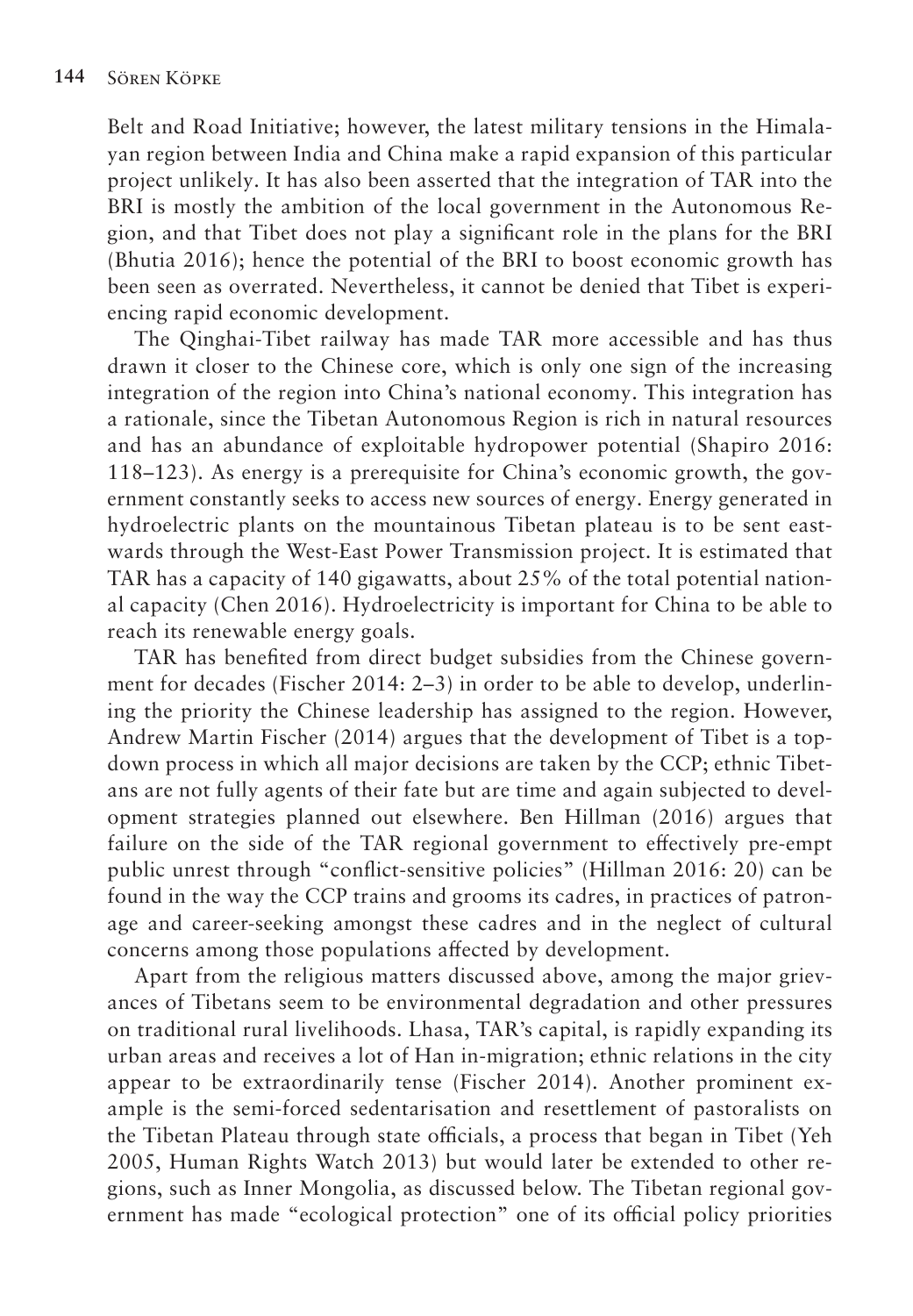and says it has spent 10 billion yuan on ecological construction projects in 2018, emphasising reforestation as one central measure. In an article published in the *China Daily* (Nyima / Daqiong 2019), relocation of Tibetan nomads is portrayed as voluntary and beneficial to the relocated. Yeh (2009) criticises the Party's own framing of western development as "greening", which she views as a form of territorialisation, of imposing government control over the large spaces of the Tibetan Plateau.

Given that the CCP invests the Tibetan Autonomous Region with the highest geopolitical importance, as discussed above (matched only by the Taiwan question), and taking into consideration the rapid, state-controlled economic development of the region, I would like to emphasise that TAR is subject to territorialisation. This includes the "zoning" of development, a state-sanctioned planning that delineates whether spaces are set aside for nature protection or resource exploitation. The facilitation of easier access to Han in-migrants and the fervent policing of political dissent reinforces the impression that Tibet is to be incorporated into "China proper" at considerable cost.

#### **3.2. Inner Mongolia**

Ethnic tensions in Inner Mongolia are far less prominently debated in international media than in the cases of Xinjiang and Tibet. Inner Mongolia appears to be more firmly controlled by the CCP than the other two regions, perhaps due to its proximity to Beijing, or to the high ratio of Han to ethnic minorities. Like other Inner Asian regions, Mongolia was acquired by the Qing dynasty, which divided it into Inner and Outer Mongolia (which later became the independent Republic of Mongolia). From 1902, a wave began of what Bulag (2004: 85–86) calls the colonisation of Inner Mongolia, not unlike that of the American West. The Qing set up a new Bureau of Cultivation that was given the task of developing the frontier territories. Pastureland was transformed for agricultural use, and hundred of thousands of Han Chinese immigrated to the newly opened steppe lands. This turned the tables on the population ratio in the areas of today's IMAR; 2.2 million immigrants were recorded in 1912, while there were only 877,000 Mongols, a population declining due to wide-spread male celibacy, poor medical conditions and overall harsh living conditions (Burjgin / Bilik 2003: 55–56). By 1947, the Han had become the uncontested majority population, outnumbering ethnic Mongols in a ratio of more than four to one (Banister 2001: 272).

In 1939, parts of Inner Mongolia where occupied by Japanese forces. After the Second World War, Mongolians allied themselves with the CCP in exchange for promises of widespread cultural autonomy, and the Inner Mongolian Autonomous Region was founded in 1947, even two years before the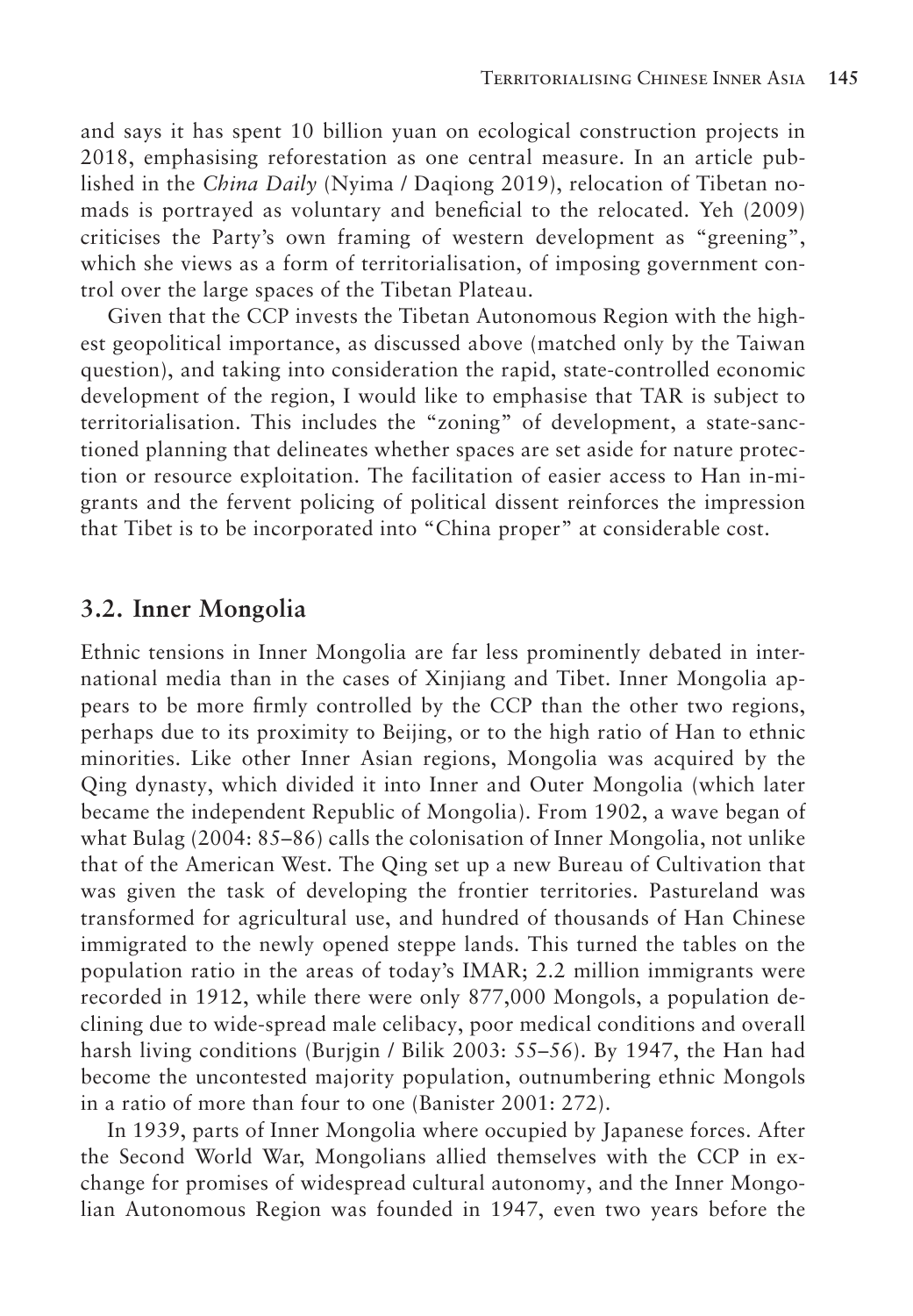PRC. Yet the Cultural Revolution laid open the stark contradiction between radicalised Maoist (Han) students and party youth and the ethnic identities represented by the ethnic Mongols. Furthermore, communist Mongolian cadres were accused of conspiring with the Soviets and the People's Republic of Mongolia (PRM) in order to establish a "re-unified" Mongolia. Allegedly, a clandestine new Inner Mongolian Party (*neirendang*) was in existence among CCP cadres in Mongolia (Han 2013: 92).

The Mongolian language was temporarily banned to quench ethnic nationalism. The revolutionary zeal of the Red Guards took a heavy toll on IMAR and its ethnic Mongols (Brown 2007: 183–185), as the region descended increasingly into chaos and violence. More than twenty thousand Mongols were killed and over three hundred thousand injured in the 1967–1969 period of the Cultural Revolution (Bulag 2004: 93). The Maoist Red Guards, predominantly Han, targeted Buddhist lamas and members of the former pre-revolutionary Mongol elite. Monasteries were ransacked and any expression of traditional Mongolian culture or Buddhist religion became dangerous. The confusion and terror of the Cultural Revolution led to a discontinuation of Mongolian cultural and religious practices and a stark increase in ethnic tensions (Sneath 1994). Inner Mongolia experienced a student movement of ethnic Mongolian youth in 1981 and a subsequent crackdown by the Chinese state (Jankowiak 1988); thereafter, however, the region was calm for decades.

The first instance of unrest in a long time appeared in 2011, when an ethnic Mongol herder was deliberately run over and killed by a Han truck driver (Jacobs 2011). The pastoralist had tried to block the truck from access to his grassland. The event sparked protests across IMAR, including the autonomous region's capital, Hohhot. Police soon clamped down on the movement, declaring martial law in Hohhot, Tongliao and Chifeng and imposing curfews (Yu Zhou 2011). Since the initial protest wave in 2011, demonstrations of mostly pastoralist Mongolians have frequently occurred in Inner Mongolia, mostly centred on questions of land rights, environmental degradation and cultural rights. The above-mentioned resettlement programmes are also among the grievances of the protesters. Protest banners have sported slogans such as "Protect Our Grassland", highlighting the strong connection of herders to their environment (Wu 2011).

Since the beginning of the 21st century, Inner Mongolia has rapidly been turned into a resource frontier. It is among the largest coal-producing regions of the PRC and hosts numerous sites for the extraction of rare earth elements (China Daily 2013). The industrial transformation of the Autonomous Region has direly impacted the environment, including water resources and the grassland ecosystem of the steppe, adding to the desertification already underway. This poses a problem for herders belonging to the Mongolian ethnicity, as environmental degradation adversely impacts their animals and endangers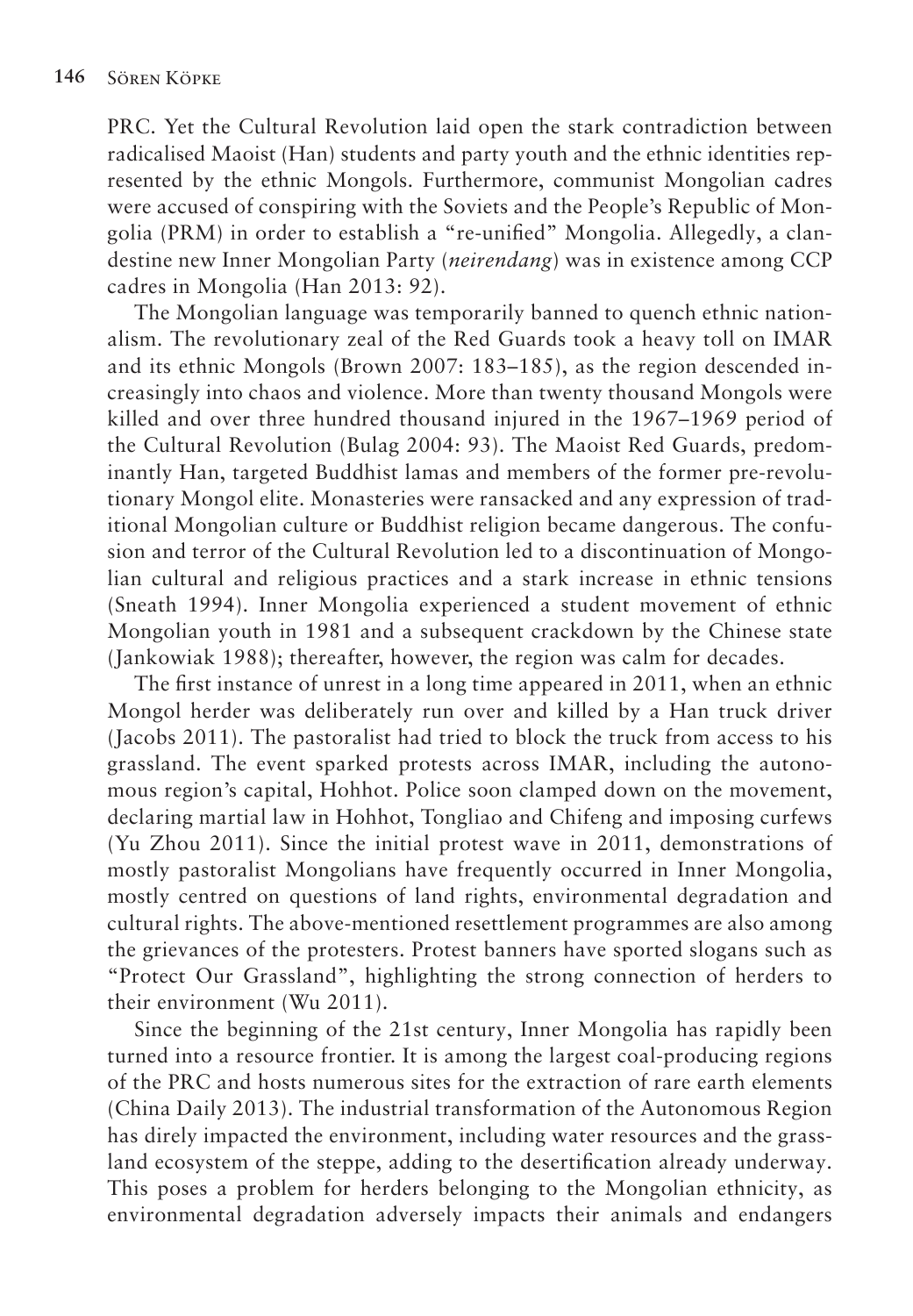their livelihoods. Despite a remarkable turn towards renewable energies, China's economy is still highly reliant on fossil fuels to power its industries, hence domestic coal consumption remains high and Inner Mongolia an important location for the Chinese coal mining industry.

As mentioned above, the autonomous region contains important deposits of rare earth elements, valuable minerals needed for a large number of hightech products, from wind turbines and batteries for electric cars to high-resolution screens (The Economist 2009). The mining and processing of rare earths is associated with considerable ecological costs (Bontron 2012, Kaiman 2014), and the villagers and especially Mongol pastoralists in the vicinity of rare earths mines appear to be bearing the largest burden of this environmental degradation. They protest the contamination of water and land, yet reportedly to no avail (Engel 2015).

Inner Mongolia is going through a process of territorialisation that has been ongoing for more than a century (Banister 2001, Bulag 2004, Han 2011). After the Cultural Revolution, which spelled disaster for Han-Mongol relations (Brown 2007), the territorialisation of Inner Mongolia was marked not so much by violent repression (which still occurred) but by economic development, further intensifying and accelerating by the turn of the 21st century. The exploitation of natural resources was the main driver of this economic development. But culturally, the rapid economic modernisation of IMAR is accompanied by absurd phenomena such as "ghost cities" (Woodworth / Wallace 2017) – uninhabited wastelands of unsustainable housing and urbanisation policies – or the commodification of Mongol traditional culture as a tourist spectacle (Buckley et al. 2008). Territorialisation in Inner Mongolia remains an intense process that is met by decisive, yet peaceful local resistance (Köpke 2018: 167–192); the Chinese state tends to criminalise Mongol protests. However, the territorialisation here is less overtly violent and more structured by resource extraction than in the other two cases. Perhaps the Chinese party state perceives the danger of armed separatism here to be much lower than in Tibet or Xinjiang.

#### **3.3. Xinjiang**

Like Inner Mongolia, Xinjiang has long been a resource frontier. After the foundation of the PRC, the region functioned not only as a site for nuclear bomb tests, but also as a region of oil exploration and later drilling. This economic activity mainly motivated Han in-migration into the region inhabited principally by Turkic ethnicities, namely Uighurs and Kazakhs (Cliff 2016). Besides Tibet, Xinjiang appears to be the frontier that is culturally and economically least integrated into the Chinese state, something that the Party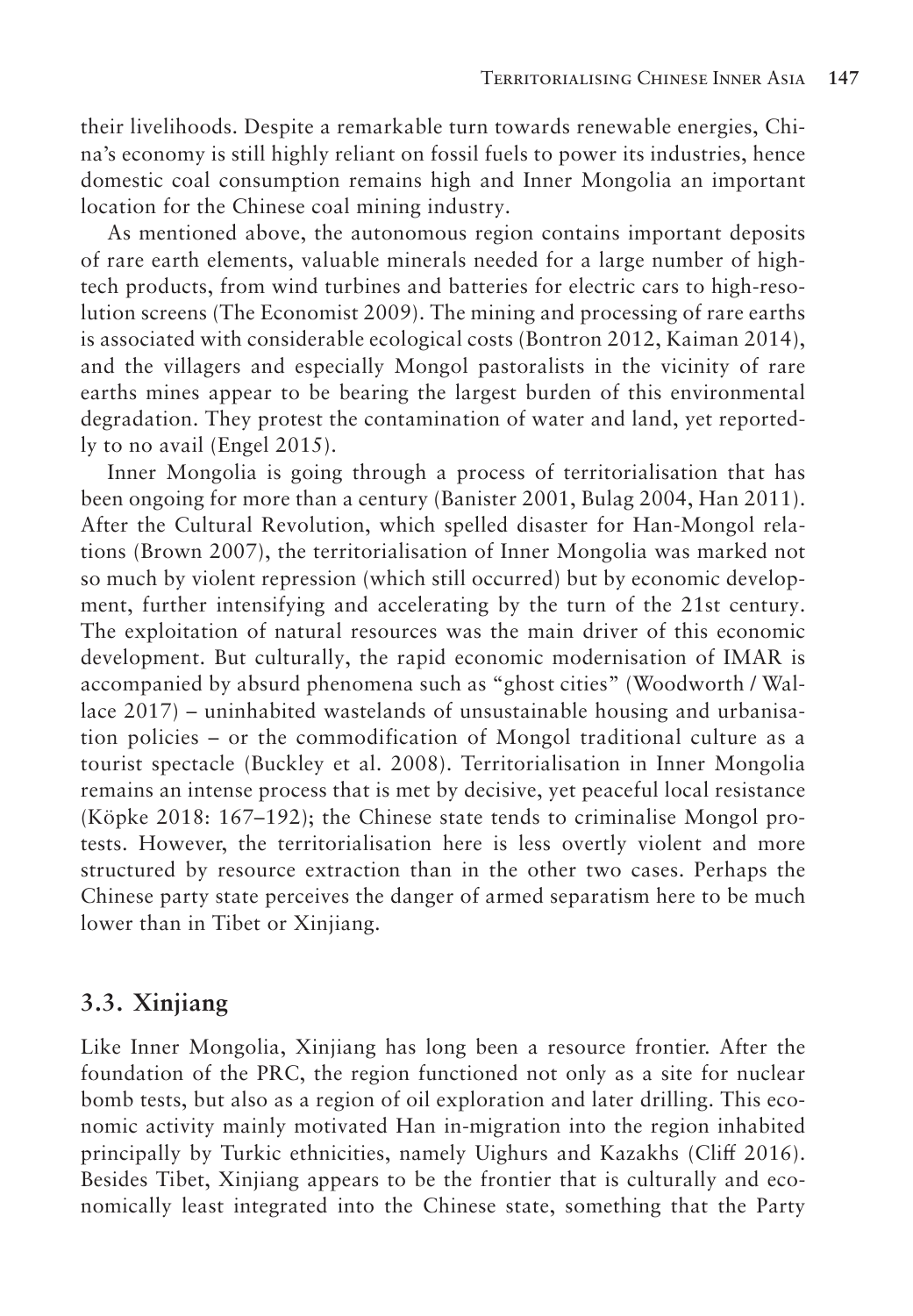hopes to ameliorate. While the Belt and Road Initiative serves these purposes, the transformation of Xinjiang is not only economic, but also accompanied by strong political pressure.

The Chinese government's campaign in Xinjiang has only lately, in 2018, begun to make headlines again. Under the label "Strike Hard Campaign Against Violent Terrorism", China has allegedly begun to set up numerous re-education camps designed to detain and "transform" Muslim Uighurs. The closed facilities supposedly use methods such as writing self-criticism essays, long lectures and singing songs in praise of the Party as means of indoctrination (Buckley 2018). These measures are aimed at severing inmates' cultural and emotional ties to Islam.

It appears that the system of interment camps also, at least in part, contains elements of what could be described as forced labour (Feng 2018). This is reminiscent of the *laojiao* system, officially abolished in 2013, characterised as "re-education through labour". Official sources point to the success of Xinjiang's "anti-terrorism" measures, claiming the centres are "vocational education and training centres" that help in "promoting social development". They point to the economic development in the region and paint the image of an overall peaceful and secure life for Xinjiang's population (Liu 2018). Over the last months, evidence has mounted that state activities in Xinjiang go far beyond anti-terrorist measures. Modern surveillance technology, including face-recognition software and smartphone tracking, appears to be increasingly ubiquitous (Cockerell 2019). Worshippers who take part in Islamic ceremonies are monitored and pressured to demonstrate their loyalty to the Communist state. According to research published by Western news media, a number of mosques have been torn down since 2016 (Kuo 2019).

The background to the detainment and cultural suppression campaign can be found in inter-ethnic conflict and insurgency. Data from UCDP, the Uppsala Conflict Data Program (2018), suggest that terrorism and counter-insurgency in Xinjiang, as well as related ethnic conflicts between Uighurs and Han Chinese, make up the deadliest armed conflicts within China's borders in the 21st century. Interethnic strife peaked in July 2009, when a demonstration in the autonomous region's capital Urumqi escalated into anti-Han riots, which were in turn met by Han retaliation against Uighurs. UCDP counts 187 confirmed deaths connected to this event.

Another related conflict is rooted in the insurgent activities of the East Turkestan Islamic Movement (ETIM). ETIM, an allegedly al-Qaeda affiliated group of Jihadi Muslims of Uighur origin, attacked a police station and other facilities in 2008, initiating an armed conflict. The conflict is apparently strongly framed within the context of the "Global War on Terrorism" popularised by US President George W. Bush (2001). This narrative is clearly used in the policing of political discontent in Xinjiang. At the same time, it allows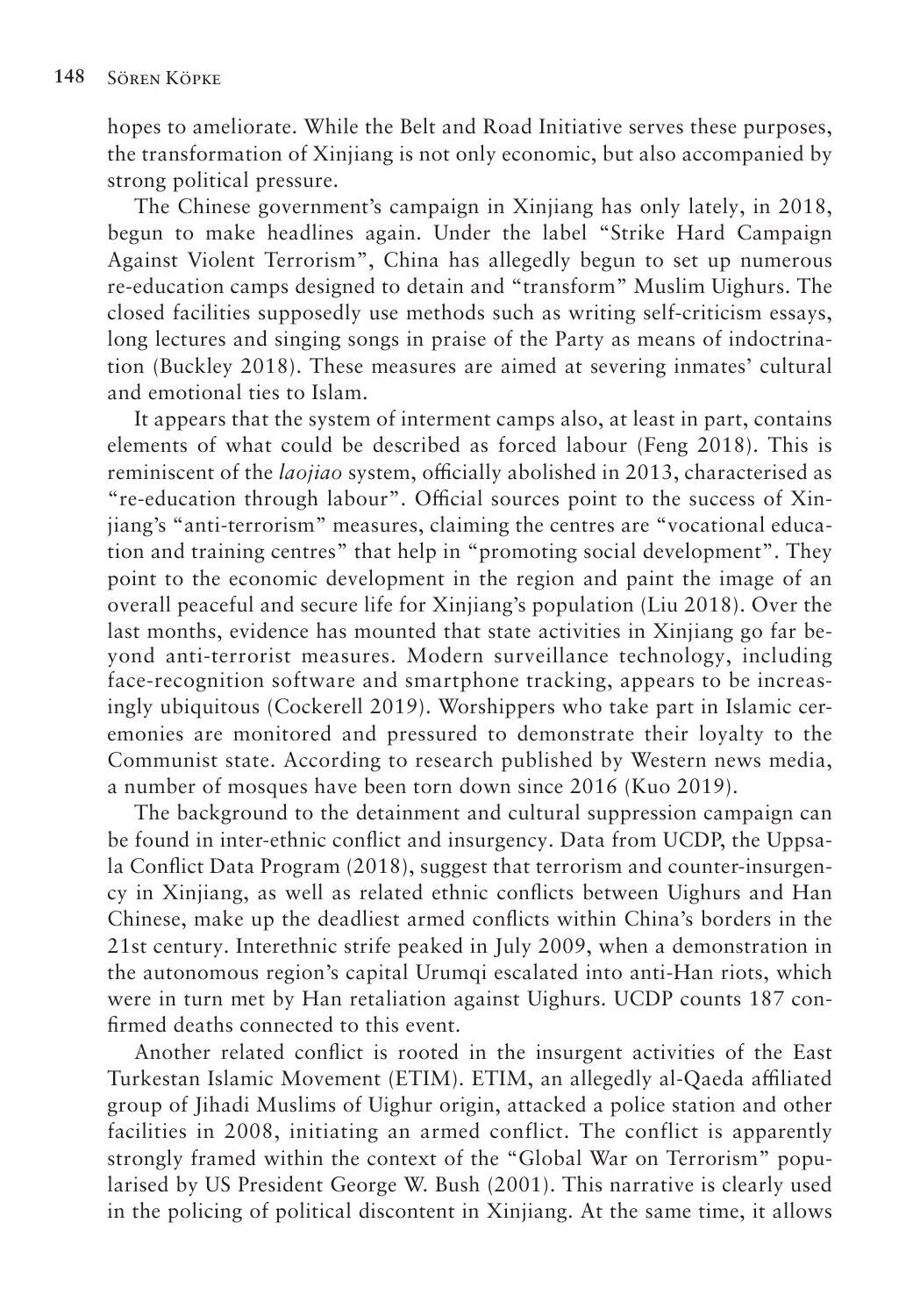China to accuse Western governments of applying double standards (Ai 2018): How can the United States and its Western allies criticise the rather "benign" activities of the Chinese government when the US itself is carrying out targeted killings against suspected jihadi terrorists through drone warfare?

Clarke (2007) argues that the Chinese government has itself contributed to the insecurity of the region's non-Han ethnicities by promoting a discourse of a "triumvirate of radical Islam, underdevelopment and international 'terrorism'" (p. 324) haunting Xinjiang and compromising Chinese national unity. By securitising the issue of national identity, the Chinese government has contributed to the emergence of Sunni Muslim militancy. In another instance, Clarke (2015) deplores the "palestinization" of Xinjiang, an analogy that appears to be mostly inaccurate, yet suggests an atmosphere of military occupation and popular resistance.

Unlike Tibet, Xinjiang is indeed an essential part of the Belt and Road Initiative as it contains the most important corridor to reach the Central Asian nations and then further expand the proposed Belt towards Europe. The enormous political resources spent on the securitisation or stabilisation of the region can and must be partly explained by the centrality of Xinjiang in the BRI. Vice versa, the BRI explains the pivot to the West and the intensification of attempts to "pacify" the Xinjiang hinterland, which has suddenly become central to Chinese infrastructure policy. Mass surveillance, detainment camps, interventions in religious life and the construction of transport infrastructure are all signs of a massive drive to territorialise Xinjiang as part of the Chinese border spaces.

## **4. Territorialisation through development in Chinese Inner Asia**

The Belt and Road Initiative has emerged as the central spatial vision of the current Chinese leadership under Xi Jinping. It aims to tie together China's core and periphery with trade partners in South, Southeast and Central Asia, on the African continent and in Europe. China's infrastructure drive can be seen, in the words of Marxist geographer David Harvey (2001), as a "spatial fix", a measure to counter the economic crisis caused by over-accumulation through the geographic expansion and restructuring of capital, and this approach has indeed been applied (Zhang 2017). It arises in the context of the "new normal" in which China has downscaled its expectations of economic growth, slowing to single-digit values between 6 and 7 per cent (Zhou / Xin 2019).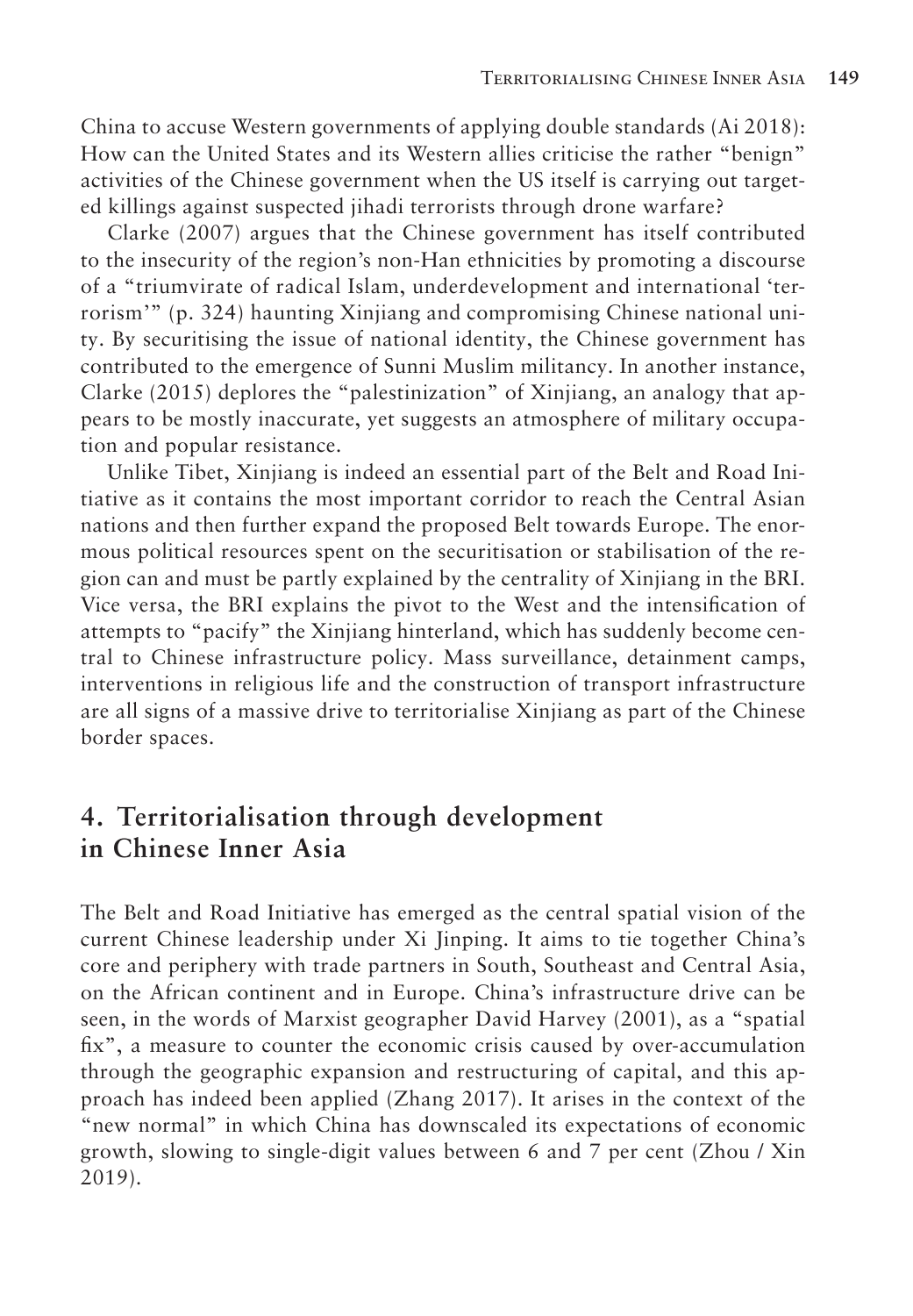Xi Jinping's speech on 18 December 2018 commemorating the 40th anniversary of the Open Door Policy (China Daily 2018) highlights the dedication of the country's leadership to a number of core principles, including the ongoing struggle to improve the prosperity of the people, the unquestioned rule of the CCP and the course of "socialism with Chinese characteristics". Development and stability are presented as the overarching goals of Chinese policy. The era of Xi Jinping has been perceived as a turn towards an expansionist, more authoritarian, more aggressively nationalistic policy set (Holslag 2015, Ross / Bekkevold 2016, Ringen 2016, Khan 2018). Yet to the minority populations of Tibet, Xinjiang and Inner Mongolia, there is more continuity than change; while all three regions may have recently experienced more severe clampdowns on dissent, authoritarian policies were also a major feature of the previous leadership strategy. They are part of an overarching "carrot and stick" policy.

The situation in the autonomous regions of Inner Mongolia, Xinjiang and Tibet is characterised by their frontier aspect. The latter two, in particular, are extreme cases, as anyone would acknowledge (Zang 2015: 135–164), and one cannot generalise state policies towards minorities from the measures directed at Uighurs and Tibetans. The national minority cultures tend to be the subject of a slightly condescending, folkloristic curiosity (Baranovitch 2001), while their actual lifestyles are under pressure to modernise and adapt to majority culture (Gladney 2004, Ludwig 2009). Yet nowhere else does state territorialisation appear to be as urgent, as violent and as tied to political economy as in the three cases discussed above. So the central question appears to be: Are the causes of conflicts between the Chinese state and the minorities discussed in the three case studies cultural, economic or geopolitical? The answer I would advocate for is: all of the above. The concept of territorialisation is attractive because it includes both cultural and material aspects while resolutely retaining a spatial perspective. To put it in plain words: the conflicts are over land and resources as much as over people and people's beliefs, and all of these factors are intertwined and inseparable.

I argue that the opening up of regions in the scope of the Great Western Development, and the planning and implementation of the Belt and Road Initiative, not only serve the production of economic growth, but are also processes of state territorialisation in the sense elaborated by Vandergeest and Peluso. The emphasis on the social production of space in the scope of stateled territorialisation emphasises the projection of political power over notions of "ethnic strife". As Dru Gladney (2004: 51–64) reminds us, the idea of "Han-ness", of a majority Chinese identity, is itself a social construct. Some important anthropological works (Pasternak / Salaff 2018, Cliff 2016) have carefully laid out the very heterogeneous, localised experiences of the Han people in spaces like Inner Mongolia and Xinjiang, experiences of identity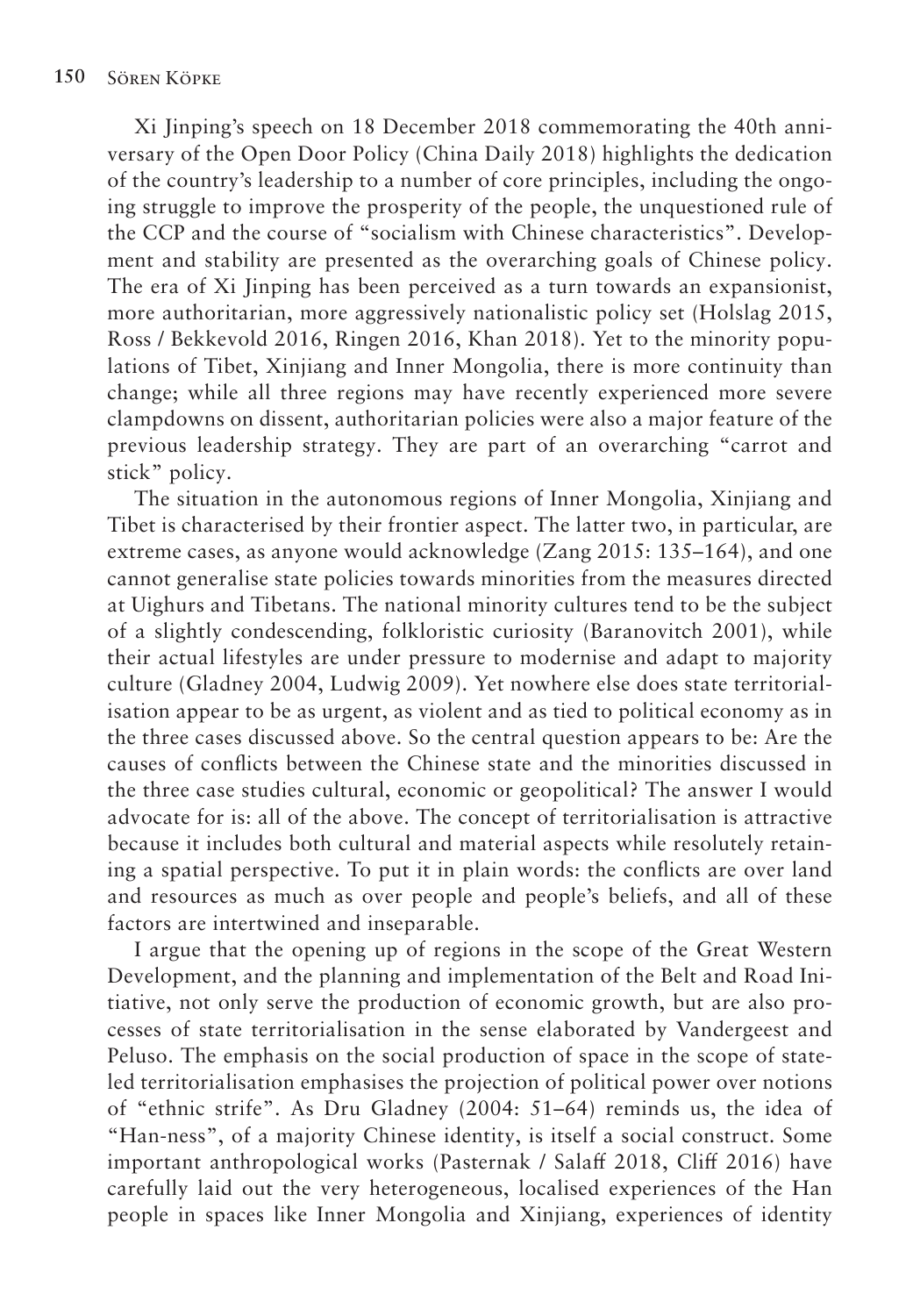reaffirmation, but also of cultural adaptation. The analytical turn towards a spatial perspective avoids the trap of an ethnic essentialism, while providing a clear view of the power asymmetries that accompany and promote state territorialisation. I see the development of the Western regions more as an instrument of state power over territories inhabited by non-Han people, rather than as a sign of expansionism aimed at neighbouring peoples. In this sense, these intertwined development programmes are driven by geopolitics, but within China, not necessarily as some kind of "Great Game" in Asia. There is evidence that the Communist Party understands the dangers of "imperial overstretch" (Blumenthal 2017) and takes every measure to consolidate its power within the country, including countering any kind of activity that reeks faintly of separatism or regime change. This is a consistent rationality of the Chinese leadership and probably a historical lesson from the break-up of the Soviet Union.

The very raison d'être – and hence greatest source of legitimacy – of the Communist Party is development, and the unfettered belief in progress and improvement of the nation's welfare drives its politics. Therefore it should come as no surprise that in the current situation it would direct its development efforts at the fringe regions that appear to be underdeveloped, unstable and not properly integrated into the whole of the Chinese nation. However, repressive policies may backfire, engendering new identity politics and ethno-nationalist claims for new generations to come. State territorialisation is an unfinished and unstable process that creates its own contradictions.

#### **References**

- Ai, Jun (2018): Why Xinjiang Governance is Worthy of Copying. *Global Times*, 29 November 2018, http://www.globaltimes.cn/content/1129674.shtml (accessed 5 January 2019).
- Anderson, Benedict (2006): *Imagined Communities. Revised edition.* London: Verso (first published in 1983).
- Ban, Cornel (2012): Brazil's Liberal Neo-developmentalism: New Paradigm or Edited Orthodoxy? *Review of International Political Economy* (online first), pp. 1–34.
- Banister, Judith (2001): Impact of Migration to China's Border Regions. In: Myron Weiner / Sharon Stanton Russell: *Demography and National Security.* Oxford / New York: Berghahn Books, pp. 256–304.
- Baranovitch, Nimrod (2001): Between Alterity and Identity. New Voices of Minority People in China. *Modern China* 27(3), pp. 359–401.
- Barnett, Thomas (2012): Political Self-Immolation in Tibet. Causes and Influences. *Revue d'Etudes Tibétaines* (25), pp. 41–64.
- Bassett, Thomas J. / Gautier, Denis (2014): Regulation by Territorialization. The Political Ecology of Conservation and Development Territories. *EchoGéo* (29), pp. 1–7.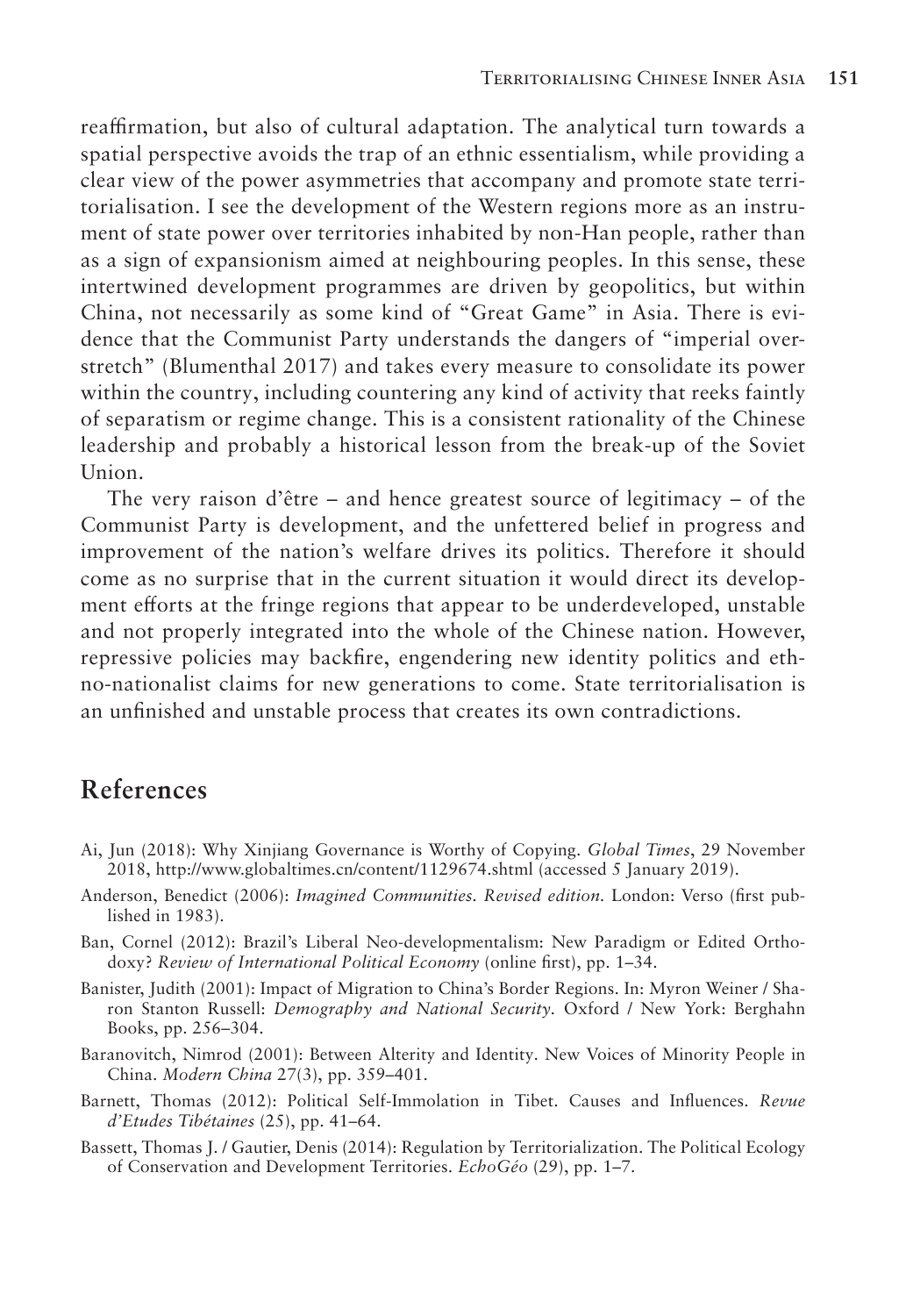- Bhutia, Tshering Chonzom (2016): Tibet and China's "Belt and Road". *The Diplomat*, 30 August 2016, https://thediplomat.com/2016/08/tibet-and-chinas-belt-and-road/ (accessed on 4 January 2019).
- Blumenthal, Daniel (2017): A Strategy for China's Imperial Overstretch. *The American Interest*, 1 March 2017, https://www.the-american-interest.com/2017/03/01/a-strategy-for-chinasimperial-overstretch/ (accessed on 5 January 2019).
- Bontron, Cécile (2012): Rare-earth Mining in China Comes at a Heavy Cost for Local Villages. *The Guardian*, 7 August 2012, https://www.theguardian.com/environment/2012/aug/07/china-rare-earth-village-pollution (accessed on 12 May 2019).
- Brady, Anne-Marie (2012), Ethnicity and the State in Contemporary China. *Journal of Current Chinese Affairs* 41(4), pp. 3-9.
- Bromley, Nicholas (2017): The Territorialization of Property in Land: Space, Power and Practice. *Territory, Politics, Governanc*e 7, pp. 233–249.
- Brown, Kerry (2007): The Cultural Revolution in Inner Mongolia 1967–1969: The Purge of the "Heirs of Genghis Khan". *Asian Affairs* 38(2), pp. 173–187.
- Buckley, Chris (2018): China Is Detaining Muslims in Vast Numbers. The Goal: "Transformation". *The New York Times*, 8 September 2018, https://www.nytimes.com/2018/09/08/world/ asia/china-uighur-muslim-detention-camp.html?module=inline (accessed on 17 December 2018).
- Buckley, Ralf / Ollenburg, Claudia / Zhong, Linsheng (2008): Cultural Landscape in Mongolian Tourism. *Annals of Tourism Research* 35(1), pp. 47–61.
- Bulag, Uradyn E. (2004): Inner Mongolia: The Dialectics of Colonization and Ethnicity Building. In: Morris Rossabi (ed.): *Governing China's Multiethnic Frontiers*. Seattle, WA: University of Washington Press, pp. 84–117.
- Bulag, Uradyn E. (2005): Where is East Asia? Central Asian and Inner Asian Perspectives on Regionalism. *The Asia-Pacific Journal – Japan Focus* 3(10), pp. 1–7.
- Burjgin, Jirgal / Bilik, Naran (2003): Contemporary Mongolian Population Distribution, Migration, Cultural Change, and Identity. In: Robyn R. Iredale / Naran Bilik / Guo Fei: *China's Minorities on the Move: Selected Case Studies*. Armonk, NY: M. E. Sharpe, pp. 53–68.
- Bush, George W. (2001): Address to a Joint Session of Congress and the American People. The White House, 20 September 2001, https://georgewbush-whitehouse.archives.gov/news/releases/2001/09/20010920-8.html (accessed on 5 January 2019).
- Chen, Aizuhu (2016): China's Hydropower Plans in Tibet Won't Impact Downstream Water Supply: Official. Reuters, 26 October 2016, https://www.reuters.com/article/us-china-tibet-hydropower/chinas-hydropower-plans-in-tibet-wont-impact-downstream-water-supply-officialidUSKCN12Q1AG (accessed on 19 January 2019).
- China Daily (2013): Minerals and Coal. *China Daily*, 17 December 2013, http://www.chinadaily. com.cn/m/innermongolia/2013-12/17/content\_17179586.htm (accessed on 12 May 2019).
- China Daily (2018): Highlights of Xi's Speech at a Conference Celebrating 40 Years of Reform, Opening-up. *China Daily*, 12 December 2018, http://www.chinadaily.com.cn/a/201812/18/ WS5c1854a7a3107d4c3a001612\_1.html (accessed on 5 January 2019).
- Clarke, Michael (2007): China's Internal Security Dilemma and the "Great Western Development": The Dynamics of Integration, Ethnic Nationalism and Terrorism in Xinjiang. *Asian Studies Review* 31(3), pp. 323–324.
- Clarke, Michael (2015): China and the Uyghurs: The "Palestinization" of Xinjiang? *Middle East Policy* 22(3), pp. 127–146.
- Cliff, Tom (2016): *Oil and Water: Being Han in Xinjiang*. Chicago / London: University of Chicago Press.
- Cockerell, Isobel (2019): Inside China's Massive Surveillance Operation. Wired, 9 May 2019, https:// www.wired.com/story/inside-chinas-massive-surveillance-operation/?fbclid=IwAR1jO0twxjhlrRwzkow\_fEFxVw6hEZ7r\_0IcNjyar1XTD51BmDdwuKhu72Q (accessed on 12 May 2019).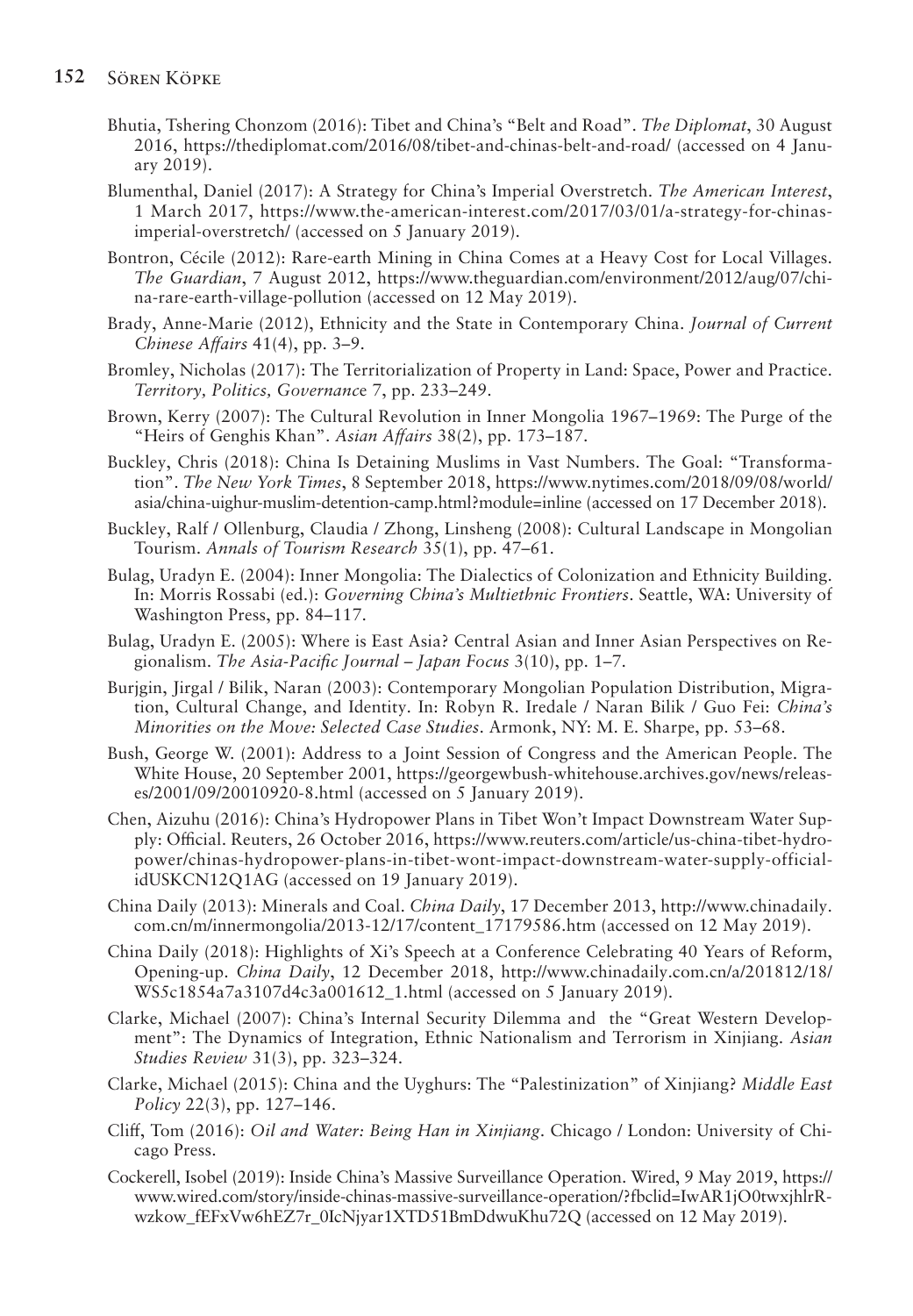- Corson, Catherine (2011): Territorialization, Enclosure and Neoliberalism: Non-state Influence in Struggles over Madagascar's Forests. *Journal of Peasant Studies* 38(4), pp. 703–726.
- Crowe, David M. (2013): The "Tibet Question": Tibetan, Chinese and Western Perspectives. Nationalities Papers: *The Journal of Nationalism and Ethnicity* 41(6), pp. 1100–1135.
- CTA (2010): 2008 Uprising in Tibet. Chronology and Analysis. Report, UN, EU & Human Rights Desk, Department of Information and International Relations, Central Tibetan Adimistration (CTA), Dharamsala, India.
- Dillon, Michael (2018): *Lesser Dragons. Minority People of China*. London: Reaktion Books.
- Dodin, Thierry / Räther, Heinz (2001): Imagining Tibet: Between Shangri-la and Feudal Oppression. Attempting a Synthesis. In: Thierry Dodin / Heinz Räther (eds): *Imagining Tibet: Perception, Projections, and Fantasies*. Somerville MA: Wisdom Publications, pp. 391–416.
- Engel, Sabine (2015): "*Das ist unser Leben: Ohne Heimat, Land und Nahrung". Bergbau in der Inneren Mongolei und das Ende des Nomadentums. Memorandum*. Göttingen: Gesellschaft für bedrohte Völker.
- Escobar, Arturo (2012): *Encountering Development. The Making and Unmaking of the Third World*. Princeton, NJ: Princeton University Press. (Paperback reissue).
- Feng, Emily (2018): Forced Labour Being Used in China's "Re-education" Camps. *Financial Times*, 16 December 2018, https://www.ft.com/content/eb2239aa-fc4f-11e8-aebf-99e208d3e521 (accessed 17 December 2018).
- Fischer, Andrew Martin (2014): *The Disempowered Development of Tibet in China: A Study in the Economics of Marginalization*. Landham / Boulder: Lexington Books.
- Five-Year Plan (2016): The 13th Five-Year Plan for Economic and Social Development of the People's Republic of China 2016–2020. Compilation and Translation Bureau, Central Committee of the Communist Party of China. Beijing: Central Compilation and Translation Press.
- Free Tibet Campaign (2018): Two Self-Immolations in Ngaba. Free Tibet, 14 December 2018, https://www.freetibet.org/news-media/na/two-self-immolations-ngaba (accessed 5 January 2019).
- Gladney, Dru C. (2004): *Dislocating China*. London: Hurst.
- Goldstein, Mervyn C. (1997): *The Snow Lion and the Dragon. China, Tibet, and the Dalai Lama*. Berkeley / Los Angeles / London: University of California Press.
- Guo, Rongxing (2017): *China Ethnic Statistical Yearbook 2016*. London: Palgrave Macmillan.
- Han, Enze (2013): *Contestation and Adaptation: The Politics of National Identity in China*. Oxford / New York: Oxford University Press.
- Hartnett, Stephen John (2017): Alternative Modernities, Postcolonial Colonialism, and Contested Imaginings in and of Tibet. In: Stephen John Hartnett / Lisa B. Keränen / Donovan Conley (eds): *Imagining China: Rhetorics of Nationalism in an Age of Globalization*. East Lansing: Michigan State University.
- Harvey, David (2001): Globalization and the "Spatial Fix". *Geographische Revue* 3(2), pp. 23–30.
- Hillman, Ben (2016): Unrest in Tibet and the Limits of Regional Autonomy. In: Ben Hillman / Gray Tuttle (eds): *Ethnic Conflict and Protest in Tibet and Xinjiang. Unrest in China's West*. New York: Columbia University Press, pp. 18–39.
- Holslag, Jonathan (2015): *China's Coming War with Asia*. London: Polity.
- Human Rights Watch (2013): "They Say We Should Be Grateful". Mass Rehousing and Relocation Programs in Tibetan Areas of China. Report, Human Rights Watch, Washington, D.C.
- Information Office of the State Council (2013): Development and Progress of Tibet. White Paper, October 2013, http://au.china-embassy.org/eng/gdxw/t1092824.htm (accessed 9 May 2019).
- Jacobs, Andrew (2011): Ethnic Protests in China Have Lengthy Roots. *New York Times*, 11 June 2011, http://www.nytimes.com/2011/06/11/world/asia/11mongolia.html (accessed 19 January 2019).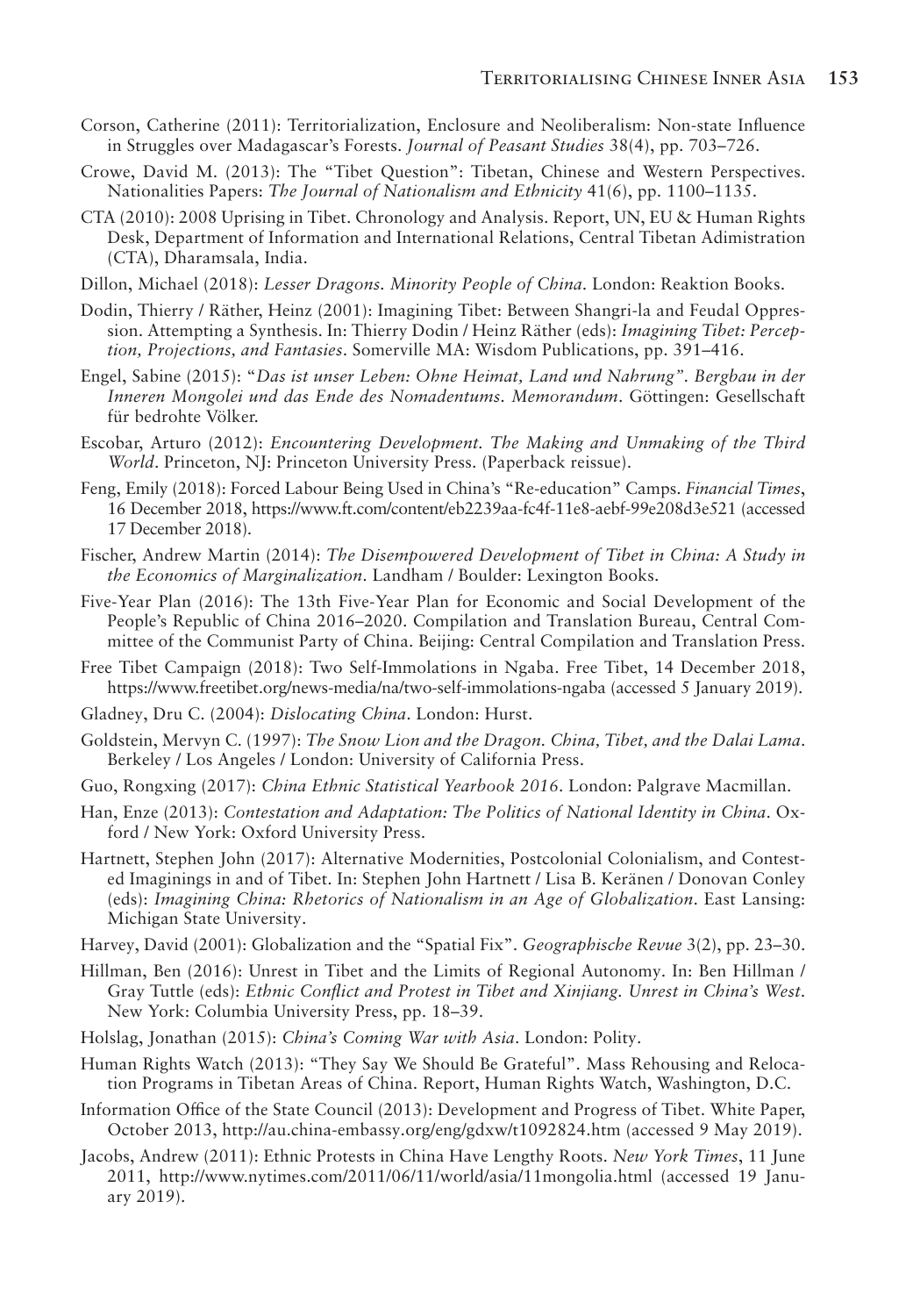- Jacobs, Justin M. (2016): *Xinjiang and the Modern Chinese State*. Seattle / London: University of Washington Press.
- Jankowiak, William R. (1988): The Last Hurrah? Political Protest in Inner Mongolia. *The Australian Journal of Chinese Affairs* 19/20, pp. 269–288.
- Kaiman, Jonathan (2014): Rare Earth Mining in China: the Bleak Social and Environmental Costs. *The Guardian*, 20 March 2014, https://www.theguardian.com/sustainable-business/ rare-earth-mining-china-social-environmental-costs (accessed 12 May 2019).
- Khan, Sulmaan Wasif (2018): *Haunted by Chaos. China's Grand Strategy from Mao Zedong to Xi Jinping*. Cambridge, MA / London: Harvard University Press.
- Köpke, Sören (2018): *The Political Ecology of Drylands*. Münster: LIT.
- Korf, Benedikt / Hagmann, Tobias / Emenegger, Rony (2015): Re-spacing African Drylands: Territorialization, Sedentarization and Indigenous Commodification in the Ethiopian Pastoral Frontier. *Journal of Peasant Studies* 42(5), pp. 881–901.
- Kuo, Lily (2019): Revealed: New Evidence of China's Mission to Raze the Mosques of Xinjiang. *The Guardian*, 7 May 2019, https://www.theguardian.com/world/2019/may/07/revealed-newevidence-of-chinas-mission-to-raze-the-mosques-of-xinjiang (accessed 12 May 2019).
- Lattimore, Owen (1940): *Inner Asian Frontiers of China*. New York: American Geographical Society.
- Liu, Xiaoyuan (2010): *Recast All Under Heaven. Revolution, War, Diplomacy and Frontier China in the 20th Century*. New York / London: Continuum.
- Liu, Xin (2018): Xinjiang Policies Justified. *Global Times*, 13 August 2018, http://www. globaltimes.cn/content/1115202.shtml (accessed 8 January 2019).
- Lopez Jr., Donald S. (1999). *Prisoners of Shangri-La: Tibetan Buddhism and the West*. London / Chicago: University of Chicago Press.
- Ludwig, Klemens (2009): *Vielvölkerstaat China: Die nationalen Minderheiten im Reich der Mitte*. Munich: C.H. Beck.
- Menzel, Ulrich (1990): Das Dilemma der Modernisierung. In: Ulrich Menzel (ed.): *Nachdenken über China*. Frankfurt a. M.: Suhrkamp, pp. 61–79.
- Menzel, Ulrich (2010): Teil 1: Entwicklungstheorie. In: Reinhard Stockmann / Ulrich Menzel / Frank Nuscheler: *Entwicklungspolitik. Theorien – Probleme – Strategien*. Munich: Oldenbourg, pp. 11–160.
- Miller, Tom (2017): *China's Asian Dream. Empire Building along the New Silk Road*. London: Zed Books.
- Nyima, Palden / Daqiong (2019): Tibet Nomads Give Support to Relocation Plan. *China Daily Global Edition*, 22 January 2019, p. 4.
- Pasternak, Burton / Salaff, Janet W. (2018): *Cowboys and Cultivators: The Chinese Of Inner Mongolia*. New York / Oxon: Routledge (first published in 1993).
- Reuters (2017): China Tightens Tibetan Border Security to Combat "Separatism". Reuters, 3 January 2017, https://www.reuters.com/article/us-china-tibet-lawmaking/china-tightens-tibetan-border-security-to-combat-separatism-idUSKBN14N0L7 (accessed 19 January 2019).
- Ringen, Stein (2016): *The Perfect Dictatorship. China in the 21st Century*. Hong Kong: Hong Kong University Press.
- Ross, Robert S. / Bekkevold, Jo Inge (2016): *China in the Era of Xi Jinping: Domestic and Foreign Policy Challenges*. Washington DC: Georgetown University Press.
- Scott, James C. (1998): *Seeing Like a State*. New Haven / London: Yale University Press.
- Scott, James C. (2009): *The Art of Not Being Governed*. New Haven / London: Yale University Press.
- Shapiro, Judith (2016): *China's Environmental Challenges*. Second Edition. Cambridge UK: Polity.